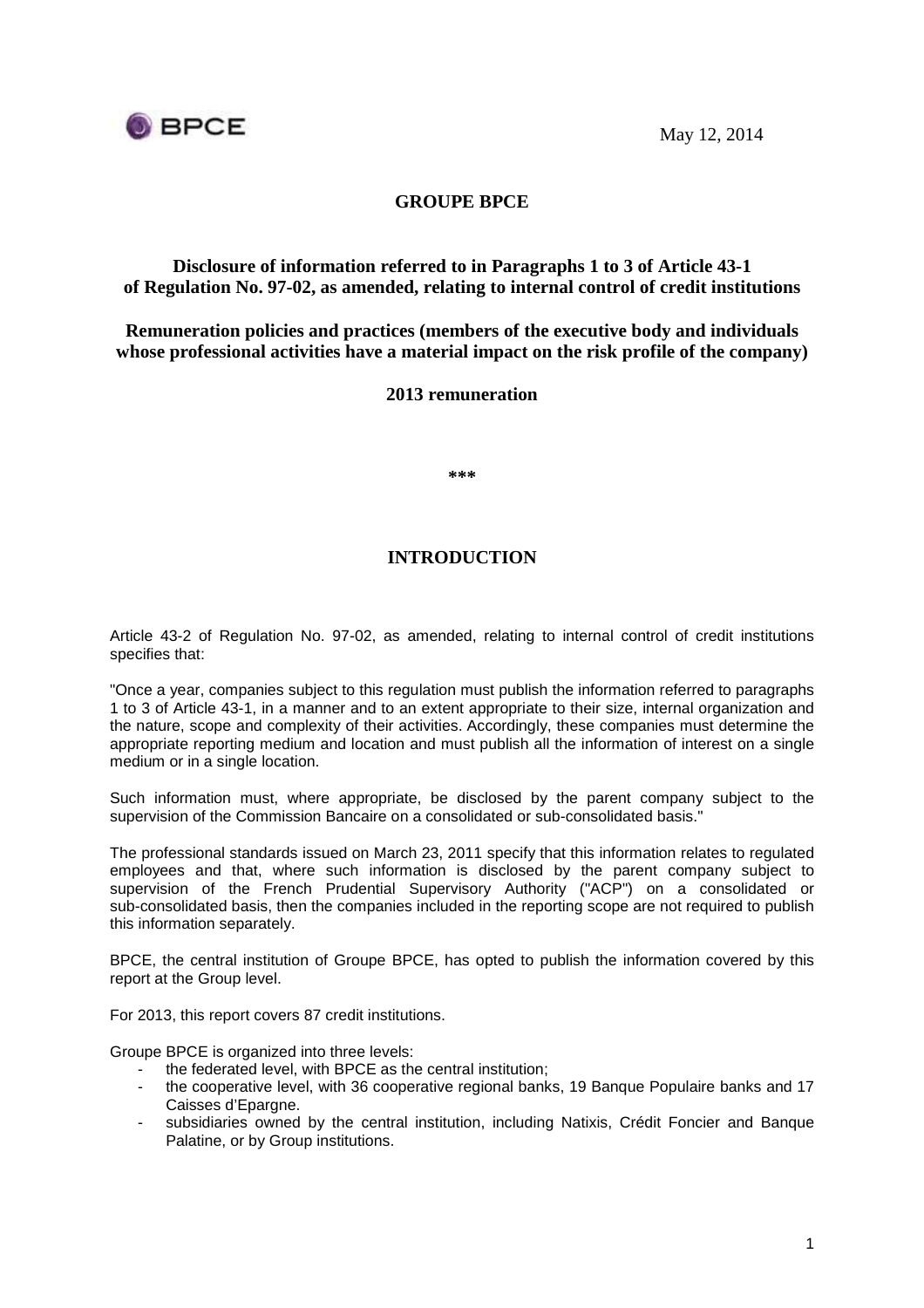This report presents, in the order given below:

- remuneration policies and practices governing regulated employees of the largest and most significant credit institutions: BPCE, the Banque Populaire banks and the Caisses d'Epargne, and the principal subsidiaries of the central institution, namely Natixis, Crédit Foncier and Banque Palatine;
- quantitative information in the format laid down by professional standards, presented on a consolidated basis as it relates to this report.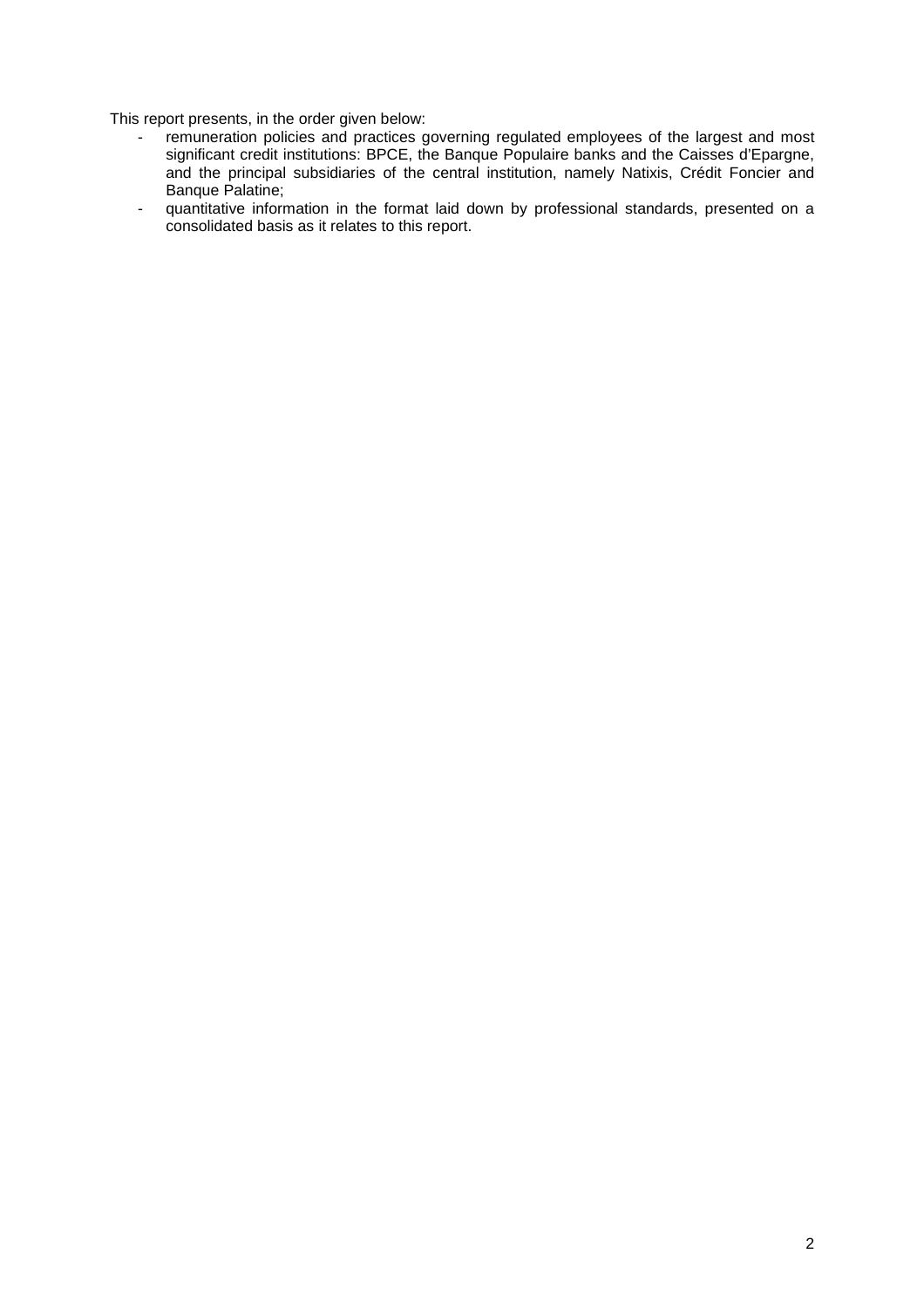# **BPCE SA**

### **1. Decision-making process for defining remuneration policy**

### **1.1 Process**

The remuneration process governing regulated employees was formally defined in 2011 in a general framework memorandum covering all of Groupe BPCE.

After consulting with Risk Management and Compliance, BPCE's Executive Management submitted recommendations on remuneration policy governing regulated employees (composition and remuneration of the Management Board) to the Remuneration Committee.

The Remuneration Committee ensured that the opinions of Risk Management and Compliance were given due consideration by Executive Management in formulating these recommendations.

At its meetings of January 19, 2011 and February 21, 2011, the Remuneration Committee issued its opinion on the recommendations submitted by the Executive Management regarding regulated employees (with respect to the positions in question) and proposed the remuneration policy guidelines for regulated employees to the governance body (cap, apportionment).

Acting on the opinion of the Remuneration Committee, the Supervisory Board set forth the remuneration policy guidelines for regulated employees at its meeting of February 22, 2011.

The Remuneration Committee reexamined the scope of the regulated employees on February 21, 2012. This scope is unchanged for 2013.

At its meeting on October 29, 2013, the Remuneration Committee gave due consideration to the remuneration of the heads of control functions (Internal Audit, Risks and Compliance) and was informed of Groupe BPCE's remuneration policy applicable to all employees, irrespective of whether they fall within a regulated employee category.

As to employee categories including risk-takers, individuals exercising control functions, as well as all employees who, due to their overall income, are in the same remuneration bracket as persons whose professional activities have a material impact on the company's risk profile, regulated employees comprise the following individuals:

- members of the Management Board,

- the Head of Strategy, who is a member of the Executive Management Committee,

- the Head of Risk Management, who is a member of the Executive Committee,

- the Head of Group Internal Audit, who is a member of the Executive Committee,

- the Head of Compliance and Security, who is a member of the Executive Committee,

and, since January 1, 2012:

- the Executive Chief Financial Officer,

- the Head of Financial Management,

- the Head of Group Funding and Investor Relations,

- the Deputy Head of Risk Management,

- the Head of the Credit Risk Department under the Group Risk Management division.

As to the executive body, it is made up of the following members of the BPCE Management Board, acting in their capacity as accountable executive directors, within the meaning of banking law at December 31, 2013:

- François Pérol, Chairman of the Management Board,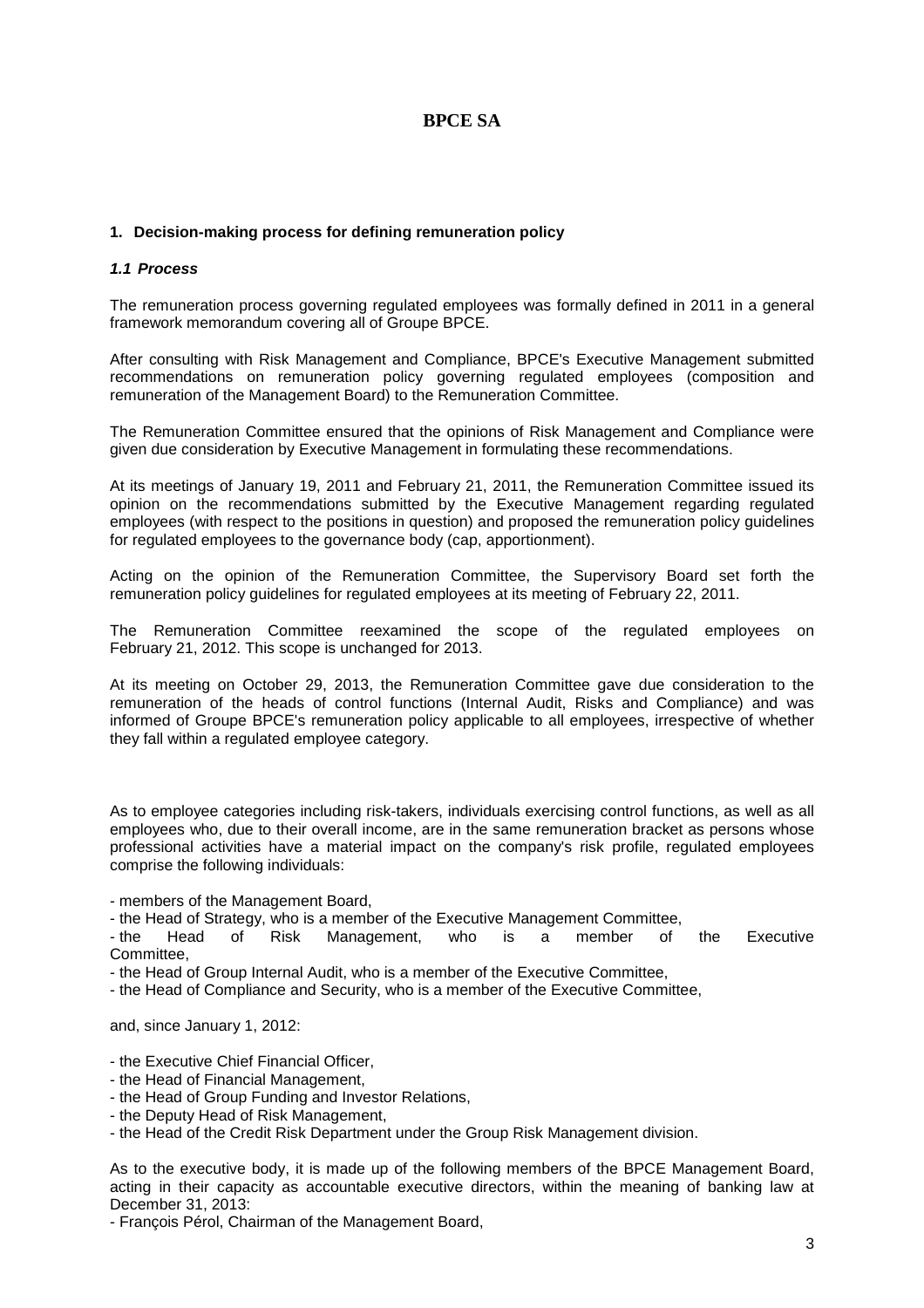- Jean-Yves Forel, Chief Executive Officer, Commercial Banking and Insurance,
- Daniel Karyotis, Chief Executive Officer in charge of Finance, Risks and Operations.

The governance body has ensured that the internal control system makes it possible to verify that these guidelines are compliant with professional standards and are aligned with risk management objectives.

Under the guidelines defined by the governance body, Executive Management has established rules governing the remuneration of regulated employees, which have been transcribed into a BPCE standard applied to regulated employees working in all Group credit institutions. By no means are these rules established by individuals who stand to benefit directly or indirectly from doing so.

#### **1.2 Members of the Appointments and Remuneration Committee**

The Appointments and Remuneration Committee is comprised of the Chairmen of the Boards of Directors of the Banque Populaire banks, the Chairmen of Caisses d'Epargne Steering committees and Supervisory Boards, and independent members.

This Committee is chaired by an independent member satisfying the recommendations of the AFEP-MEDEF Listed Company Corporate Governance Code published in December 2008.

The members of the Committee cannot be BPCE company executives, nor can they be tied to BPCE or any Groupe BPCE companies by an employment contract, nor can they be members of the Audit and Risk Committee.

Chaired by Laurence Danon, co-Chairman of the Management Board of the Banca Leonardo office in Paris and independent member, the Committee also comprises the following members:

- $\checkmark$  Catherine Amin Garde, Chairman of the Steering and Supervisory Board of Caisse d'Epargne Loire Drôme Ardèche,
- $\checkmark$  Gérard Bellemon, Chairman of the Board of Directors of Banque Populaire Val de France,
- $\checkmark$  Pierre Desvergnes, Chairman and Chief Executive Officer of CASDEN Banque Populaire,
- $\checkmark$  Pierre Mackiewicz, Chairman of the Steering and Supervisory Board of Caisse d'Epargne Côte d'Azur,
- $\checkmark$  Maryse Aulagnon, Chairman and Chief Executive Officer of Affine.

### **1.3 Role of the Remuneration Committee**

The Remuneration Committee is in charge of submitting proposals to the Supervisory Board, primarily concerning the level and conditions of remuneration paid to members of the Management Board.

To this end, it meets to deliberate on the matter as often as necessary, and at least once a year.

The Committee met four times over the course of 2013.

### **1.4 Use of external consultants**

In the course of its work, the Committee was mainly assisted by the Human Resources Division, drawing on benchmarks established by AON HEWITT.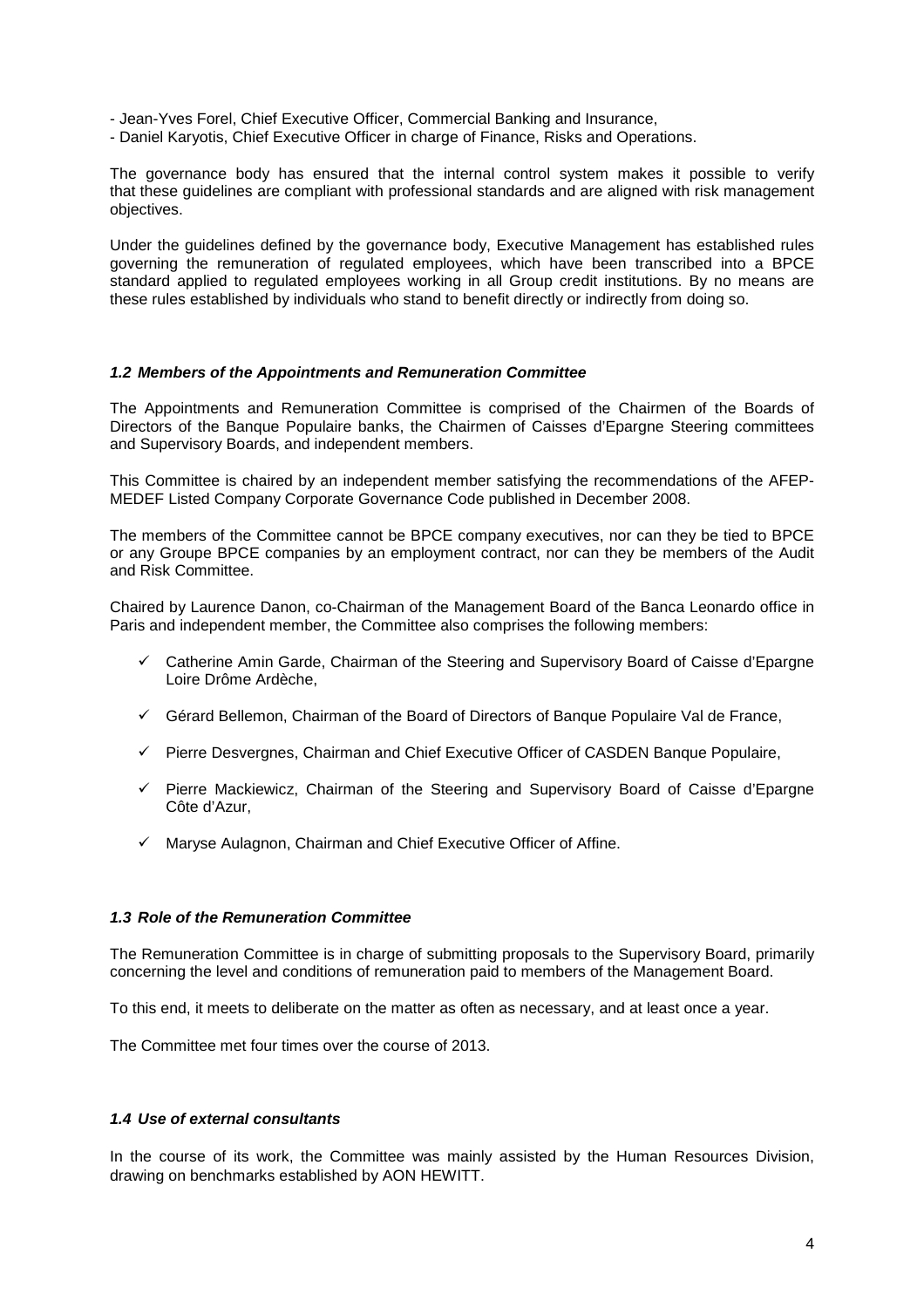### **2. Principal characteristics of remuneration policy governing regulated employees (Management Board)**

Acting on the opinion of the Appointments and Remuneration Committee, the Supervisory Board decided not to modify the fixed component and the variable component of the remuneration given to the Chairman and members of the Management Board for 2013, consisting of:

- with regards to the fixed component,

 $\epsilon$ 550,000 for the Chairman of the Management Board (plus a maximum housing allowance of €60,000, currently not received by the Chairman of the Management Board),

- €500,000 for the members of the Management Board.

- with regards to the variable component,

- for the Chairman of the Management Board, a target variable component of 150% with a maximum of 200% if performance objectives are exceeded;

- for the other members of the Management Board, a target variable component of 80% with a maximum of 100% if performance objectives are exceeded.

Allocation of the variable component in respect of 2013 is subject to attaining a minimum consolidated Core Tier 1 capital adequacy ratio of 9% calculated using Basel 2.5 methodology.

The successful achievement of objectives is evaluated based on quantitative criteria, which account for 60% of variable pay, and qualitative criteria, which account for 40% of variable pay.

- Quantitative criteria: Net income attributable to equity holders of the parent (30%), cost/income ratio (20%) and NBI (10%), with these criteria restated in order to neutralize the impact of the issuer spread.

- Qualitative criteria (40% total), i.e. 4 criteria, each accounting for 10%: Scarce resources, Sales development, Governance, Human Resources.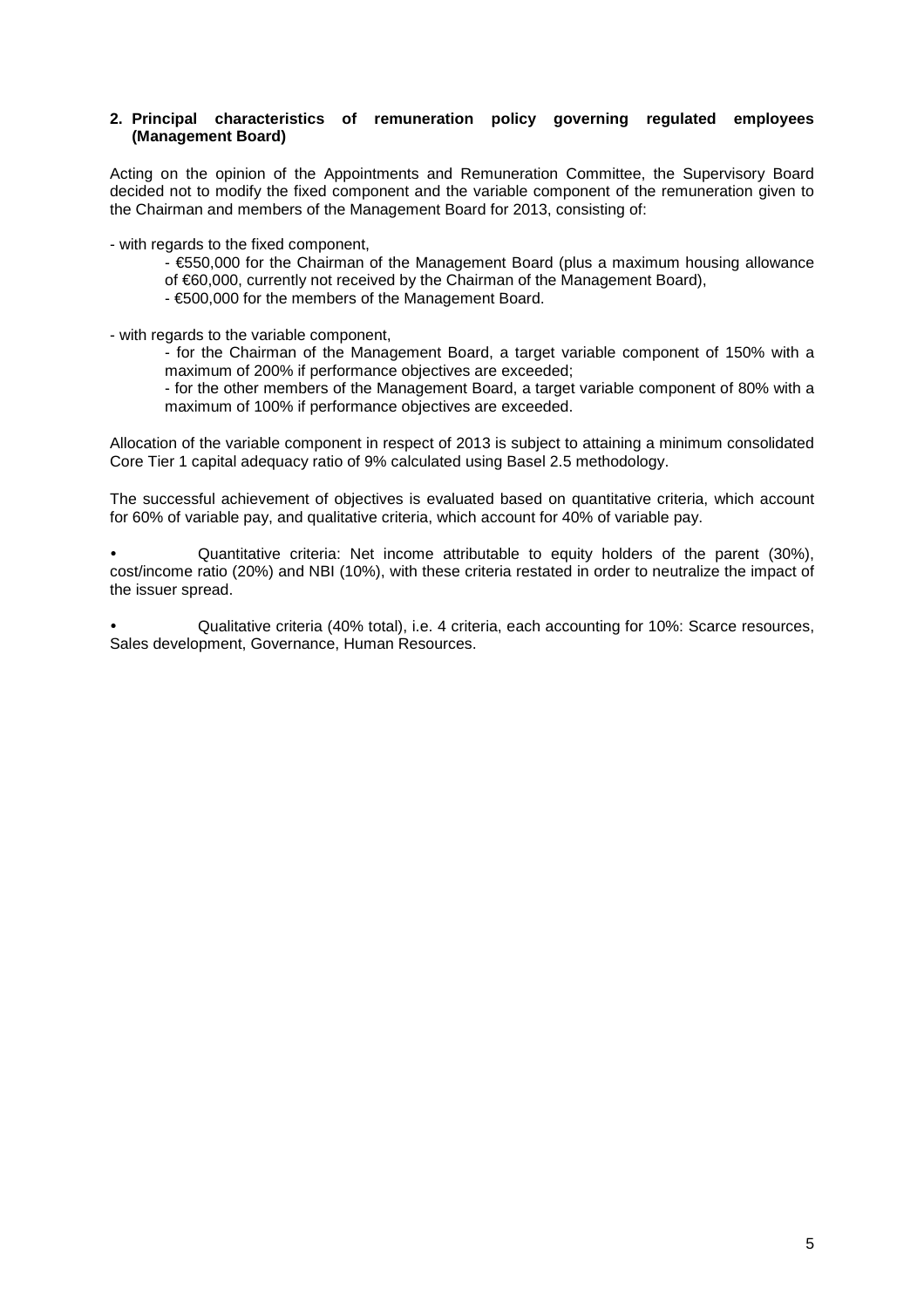### **3. Policy on payment of variable pay to regulated employees**

Pursuant to Article 31-4, professional standards and the BPCE-CRDIII standard, Groupe BPCE has adopted the following policy on the payment of variable pay (deferment, percentage in shares, penalties):

### **3.1 Principle of Proportionality**

The rules governing the payment of variable remuneration apply only when the amount of variable remuneration granted is greater than or equal to a fixed ceiling of €100,000.

Where the amount of variable remuneration granted is greater than or equal to the ceiling, the rules governing variable remuneration apply to the full amount of variable remuneration.

#### **3.2 Principle of deferred and conditional payout of a portion of variable remuneration**

Payout of a portion of variable remuneration awarded in respect of a given fiscal year is deferred over time and conditional.

If the employee is transferred within the Group, the deferred portion is retained. In the event of resignation or dismissal for misconduct, the unpaid portion of deferred remuneration is forfeited. In the event of death or retirement, the unpaid portion of deferred remuneration is paid out immediately, with assessment of a potential penalty.

This payment is spread out over the three fiscal years following the period in which variable pay was granted, divided into one-third installments.

#### **3.3 Amount of deferred variable pay**

 $\overline{a}$ 

At minimum, the percentage of deferred variable pay is:

- for a variable component that is less than €500,000: 40%
- for a variable component that is greater than or equal to €500,000 and less than €1,000,000: 60%
- for a variable component that is greater than or equal to  $€1,000,000$ : 70%

For BPCE and the Group's credit institutions (excluding Natixis, which is a listed company), the percentage of deferred variable remuneration has been set at 50%, where the variable component is less than €500,000, in order to comply with the obligation to pay 50% of the variable component in shares or equivalent instruments<sup>1</sup>.

<sup>1</sup> As there are no listed securities, the use of cash indexed to accounting information is required. Unless a holding period extending beyond the calendar year is imposed, payment in cash - indexed to accounting information - of a portion of the non-deferred component of variable remuneration does not reflect any representative change in the Group's value over the holding period.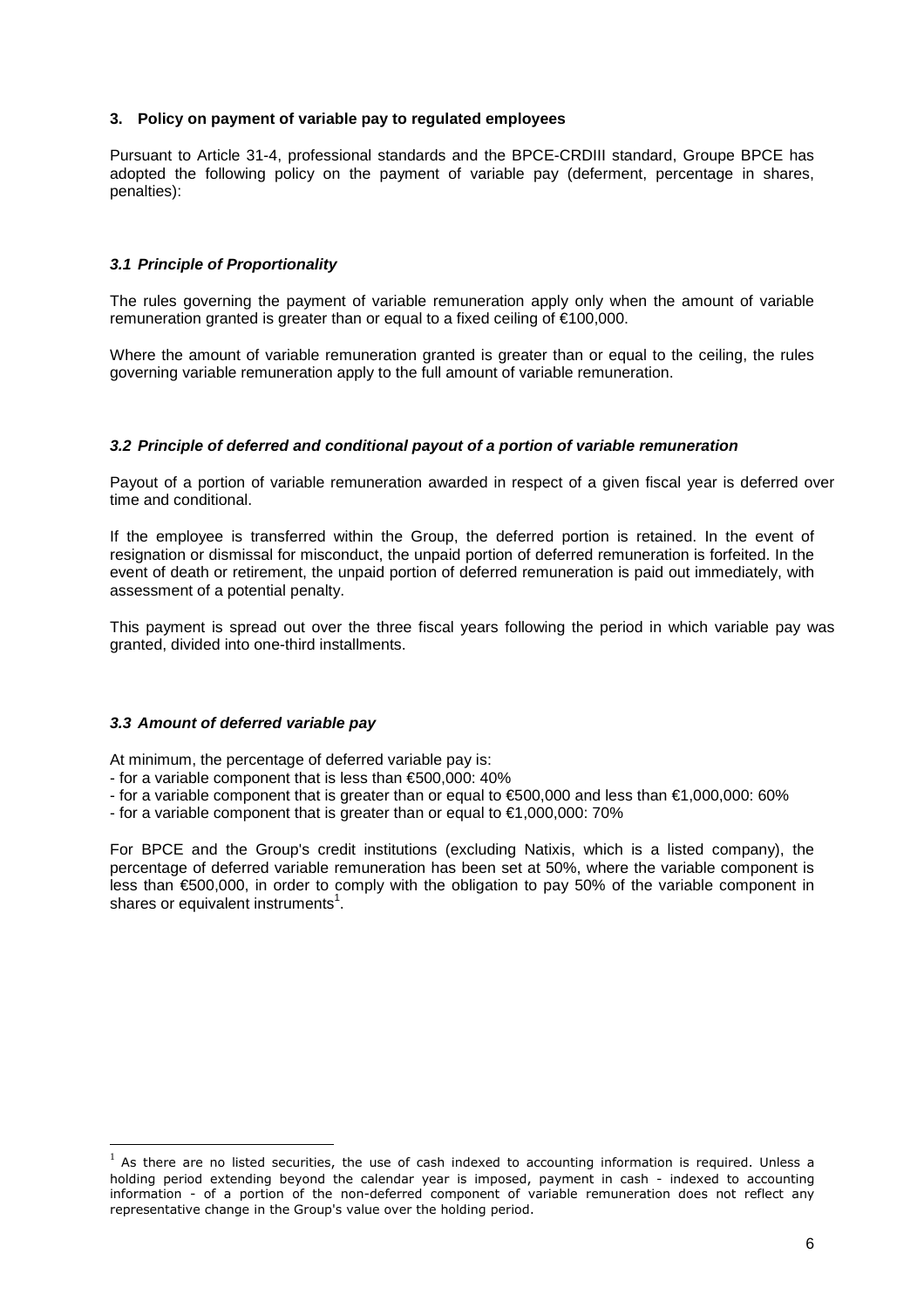### **3.4 Payment in shares or equivalent instruments**

For regulated employees (excluding Natixis, which is a listed company), the deferred component of variable remuneration is paid in cash indexed to an indicator reflecting the change in value of Groupe BPCE.

The selected indicator is net income attributable to equity holders of the parent company, calculated as a running average over the last three calendar years prior to the year of award and the years in which payment is made. To calculate this average, only the 2010 fiscal year and the fiscal years thereafter are used.

The index coefficient for fractions of variable remuneration awarded in respect of 2010, with deferred payment in 2014, stood at 0.7138.

The index coefficient for fractions of variable remuneration awarded in respect of 2011, with deferred payment in 2014, stood at 0.7943.

The index coefficient for fractions of variable remuneration awarded in respect of 2012, with deferred payment in 2014, stood at 0.9150.

In light of the minimum additional holding period required by law, conditional payment of the deferred component of variable remuneration due in respect of year N will be made on October 1 of years N+2, N+3, N+4 at the earliest.

### **3.5 Assessment of penalties**

The criteria for assessing penalties are defined by the governance body of the bank, based on a recommendation issued by the Remuneration Committee.

For BPCE, a minimum ROE (Return on Equity) criterion of 4% has been adopted.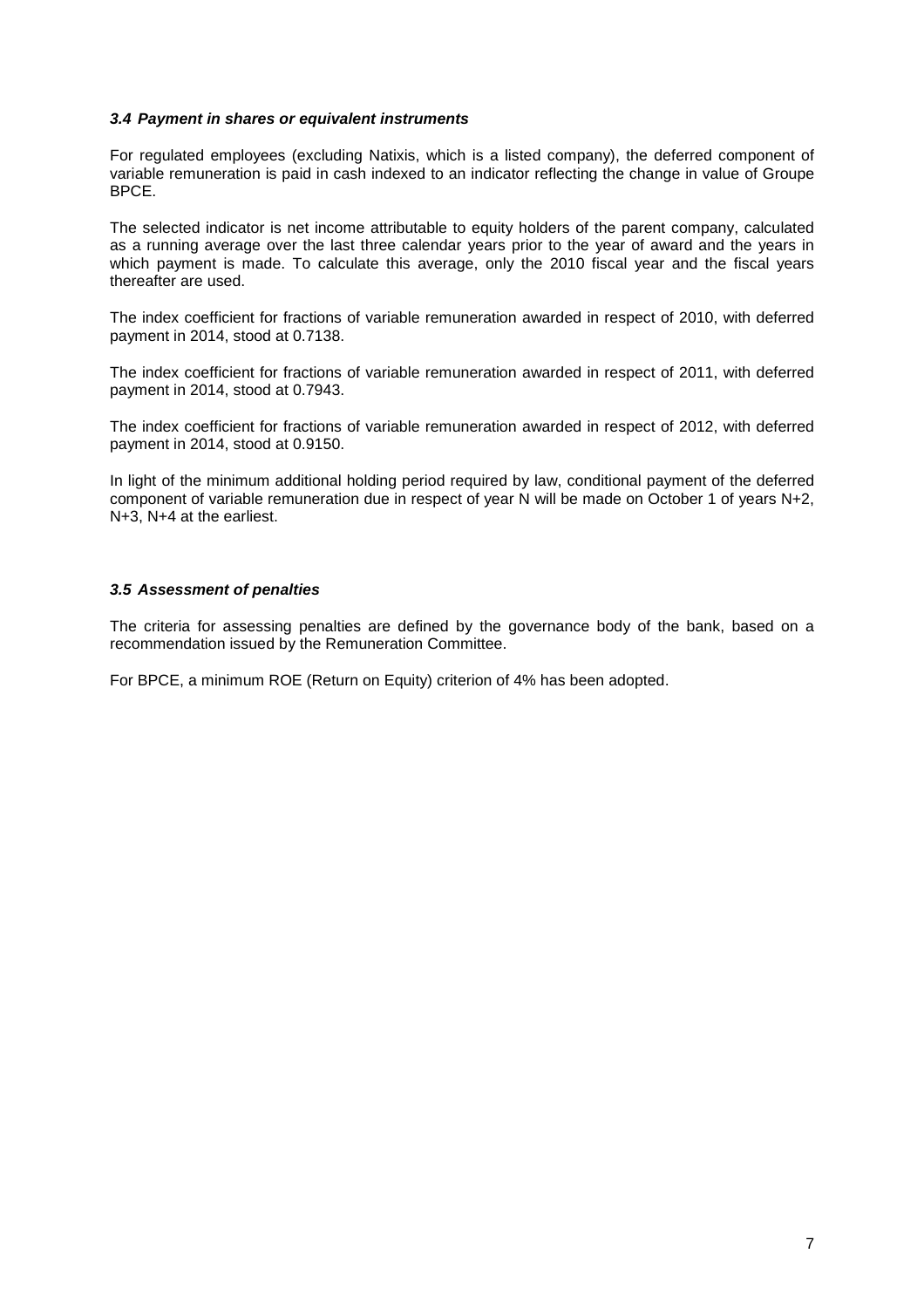# **BANQUE POPULAIRE BANKS AND CAISSES D'EPARGNE**

### **1. Decision-making process for defining remuneration policy**

### **1.1. Process**

Generally speaking, the principal characteristics of the decision-making process used when defining the remuneration policy for Banque Populaire banks and Caisses d'Epargne are as follows:

- consultation by Executive Management of the bank or caisse with Risk Management and Compliance to define the remuneration policy for regulated employees within the framework defined by BPCE;
- review by the Banque Populaire bank and the Caisse d'Epargne Remuneration Committee of:
	- o proposals submitted by Executive Management on regulated employees;
	- o remuneration of risk management, inspection/audit and compliance officers;
- proposal submitted by the Remuneration Committee to the governance body (Board of Directors of the Banque Populaire banks or Steering and Supervisory Boards of the Caisses d'Epargne) on remuneration policy guidelines for regulated employees;
- determination of the remuneration guidelines for regulated employees by the governance body, after seeking the opinion of the Remuneration Committee.

Regulated employees (including risk-takers, individuals exercising control functions and employees who, in view of their overall income, are placed in the same remuneration bracket as those whose professional activities have a material impact on the company's risk profile) comprise almost exclusively the following individuals:

- executive directors and officers (chairmen of boards of directors, chief executive officers, chairmen and members of management boards),
- the Head of Risk Management,
- the Head of Inspection/Audit.
- the Head of Compliance.

As to the executive body, it always comprises the Chairman of the Board of Directors and the Chief Executive Officer for the Banque Populaire banks, or the Chairman and another member of the Management Board for the Caisses d'Epargne.

In the specific case of BRED, which operates a Corporate and Investment Banking activity, the regulated employees category includes:

- the Deputy Chief Executive Officer;

- traders on the trading floor, including the trading floor manager, in the Financial Management Department and the NJR subsidiary;

- the Head of Investment Services Compliance;
- the Head of Market Risk Management
- the Head of Asset-Liability Management Risks and Consolidated Risks.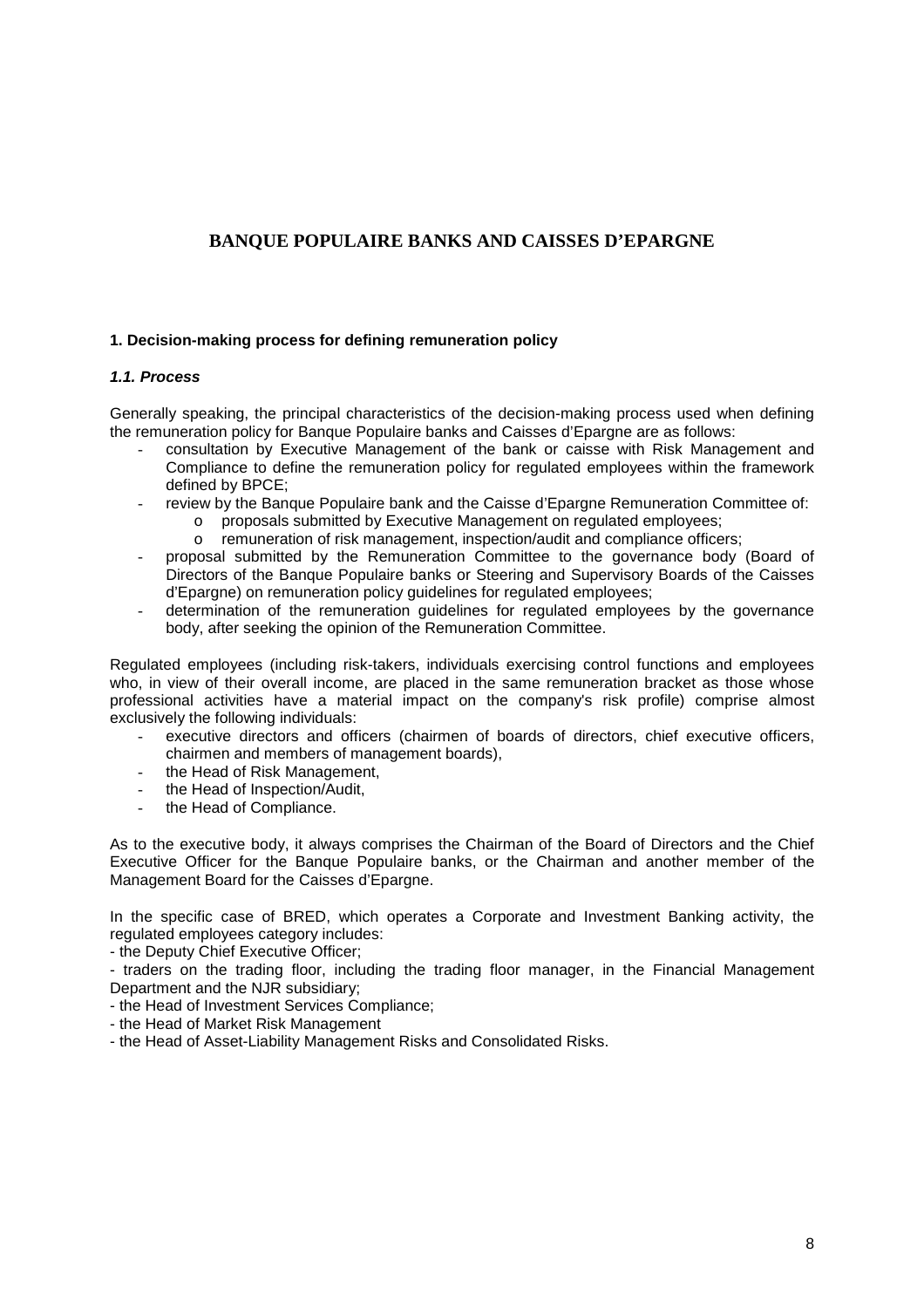### **1.2. Remuneration Committee**

Each Banque Populaire bank and Caisse d'Epargne has a Remuneration Committee that meets at least once a year to:

- review the company's remuneration policy guidelines;
- review remuneration, allowances and benefits of any kind granted to the company's executive directors;
- review the remuneration policy governing regulated employees.

The Committee reports on the results of its activities to the company's governance body.

### **2. Principal characteristics of remuneration policy governing regulated employees**

Generally speaking, the Banque Populaire banks and the Caisses d'Epargne apply their variable pay policy to regulated employees in line with regulations, professional standards and BPCE recommendations (discussed in point 3 of the previous section on BPCE).

### **2.1. Heads of control functions**

Remuneration of risk management and compliance personnel, and, more broadly, the employees of the units responsible for approving transactions, is established independently from that of the businesses for which they validate or check transactions and is high enough to ensure staffing of qualified, experienced personnel.

Remuneration takes account of whether the targets tied to the position are met and must be, for similar qualifications, competencies and responsibilities, at an appropriate level compared to the professionals whose activities they monitor. Their remuneration also factors in the overall performance of their company.

#### **2.2. Executive body and other members of Caisses d'Epargne Management Boards**

In 2013, the principal characteristics of the remuneration policy governing the members of the executive bodies of the Banque Populaire banks and the Caisses d'Epargne were as follows:

#### **- Fixed pay:**

#### Banque Populaire banks:

The Chairman of the Board of Directors of Banque Populaire receives remuneration within a range recommended by the central institution, BPCE. The Chairman does not receive variable pay.

### Chief Executive Officer

The Chief Executive Officer's fixed pay is subject to the annual recommendations of the central institution, BPCE, which are submitted to the Bank's Remuneration Committee for review. The final decision rests with the Bank's Board of Directors.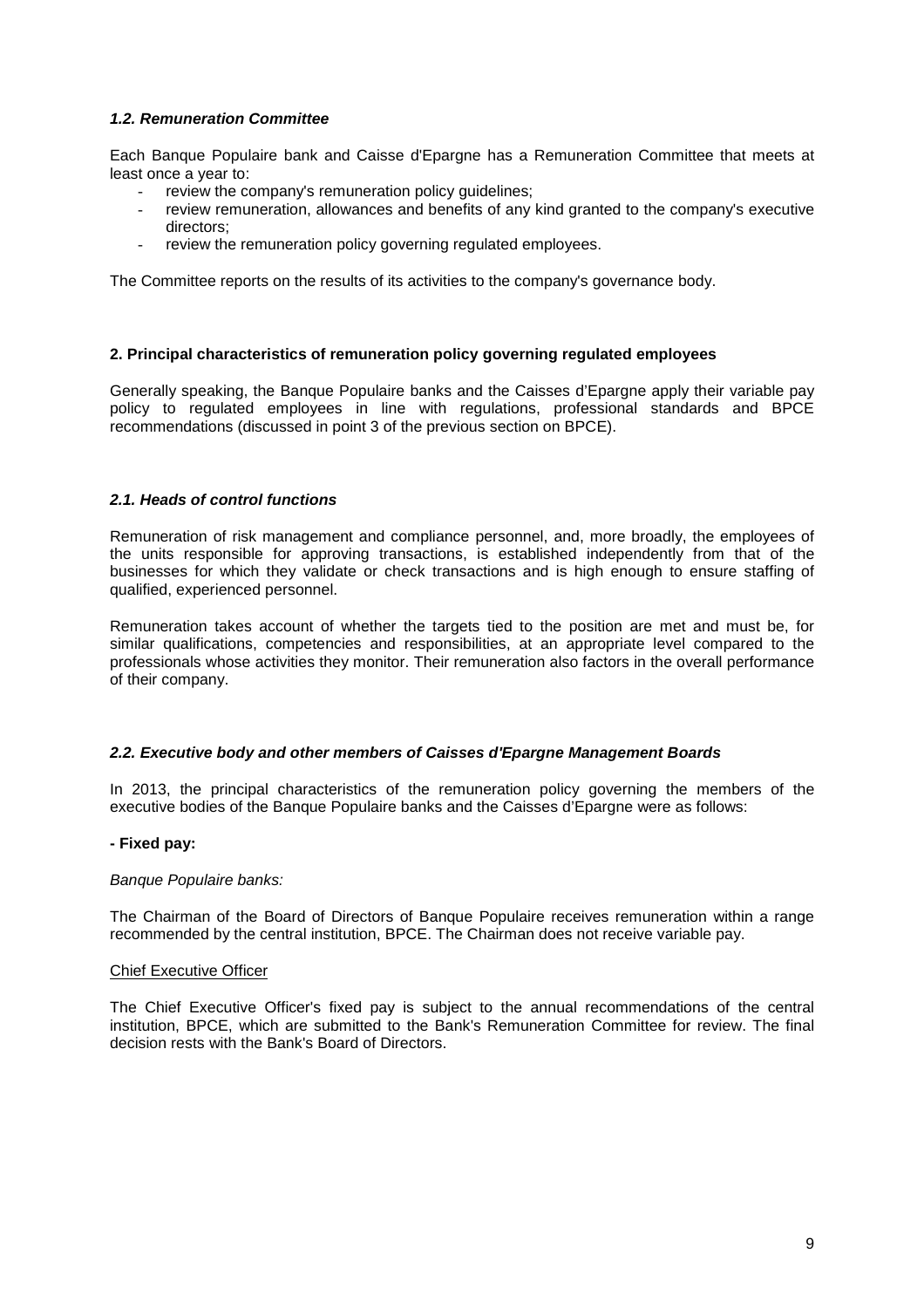The annual fixed pay of the Chief Executive Officer is the combined total of the following three components:

 $-$  a flat amount of  $\epsilon$ 210,000,

- an amount equivalent to 15% of net banking income, which is given in thousands of euro,

- an additional bonus (optional), i.e. a maximum amount of 5% of net banking income + €50,000, at the initiative of the governance body.

Net banking income is understood to be the net banking income under IFRS, excluding Group restatements and rounded down to the next €25 million.

Net banking income is the net banking income for the calendar year preceding the start of employment with the bank, or the net banking income for 2010, i.e. the year in which the new policy was implemented. It is subject to review after three years based on the average net banking income for the previous three calendar years.

Any additional bonus is granted by the bank's governance body after consulting with the Chairman of the Management Board of BPCE SA or the Group Chief Executive Officer – Human Resources. Three main criteria are examined in deciding to grant an additional bonus: mobility, mergers, experience.

Mobility refers to whenever a chief executive officer changes Banque Populaire bank, Caisse d'Epargne, central institution management board, Banque Palatine, CFF, BPCE IOM or NATIXIS subsidiary.

In addition to fixed pay, chief executive officers receive a housing allowance (or valuation of the housing allowance) and the valuation of the company car allowance.

#### Caisses d'Epargne:

The fixed pay of the Chairman and members of the Management Board is subject to a recommendation issued by the BPCE central institution. This recommendation is submitted to the Caisse d'Epargne Remuneration Committee for review, with the final decision taken by the Caisse d'Epargne Steering and Supervisory Board.

#### Chairman of the Management Board

The annual fixed pay of the Chief Executive Officer is the combined total of the following three components:

 $-$  a flat amount of  $\epsilon$ 210,000,

- an amount equivalent to 15% of net banking income, which is given in thousands of euro,

- an additional bonus (optional), i.e. a maximum amount of 5% of net banking income + €50,000, at the initiative of the governance body.

Net banking income is understood to be the net banking income under IFRS, excluding Group restatements and rounded down to the next €25 million.

Net banking income is the net banking income for the calendar year preceding the start of employment with the Caisse d'Epargne, or the net banking income for 2010, i.e. the year in which the new policy was implemented. It is subject to review after three years based on the average net banking income for the previous three calendar years.

Any additional bonus is granted by the Caisse d'Epargne's governance body after consulting with the Chairman of the Management Board of BPCE SA or the Group Chief Executive Officer – Human Resources. Three main criteria are examined in deciding to grant an additional bonus: mobility, mergers, experience.

Mobility refers to whenever a chief executive officer changes Banque Populaire bank, Caisse d'Epargne, central institution management board, Banque Palatine, CFF, BPCE IOM or NATIXIS subsidiary.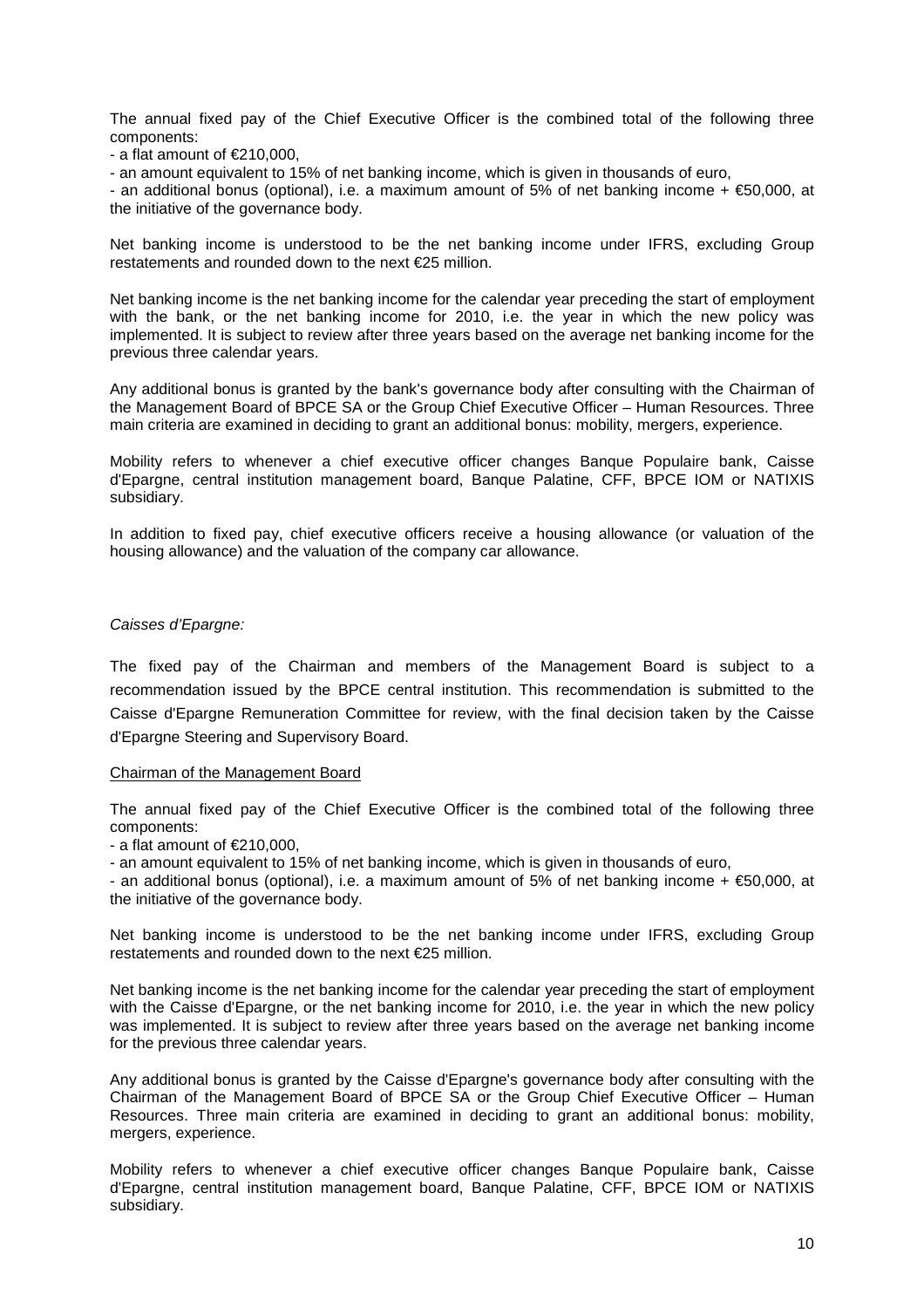In addition to fixed pay, chief executive officers receive a housing allowance (or valuation of the housing allowance) and the valuation of the company car allowance.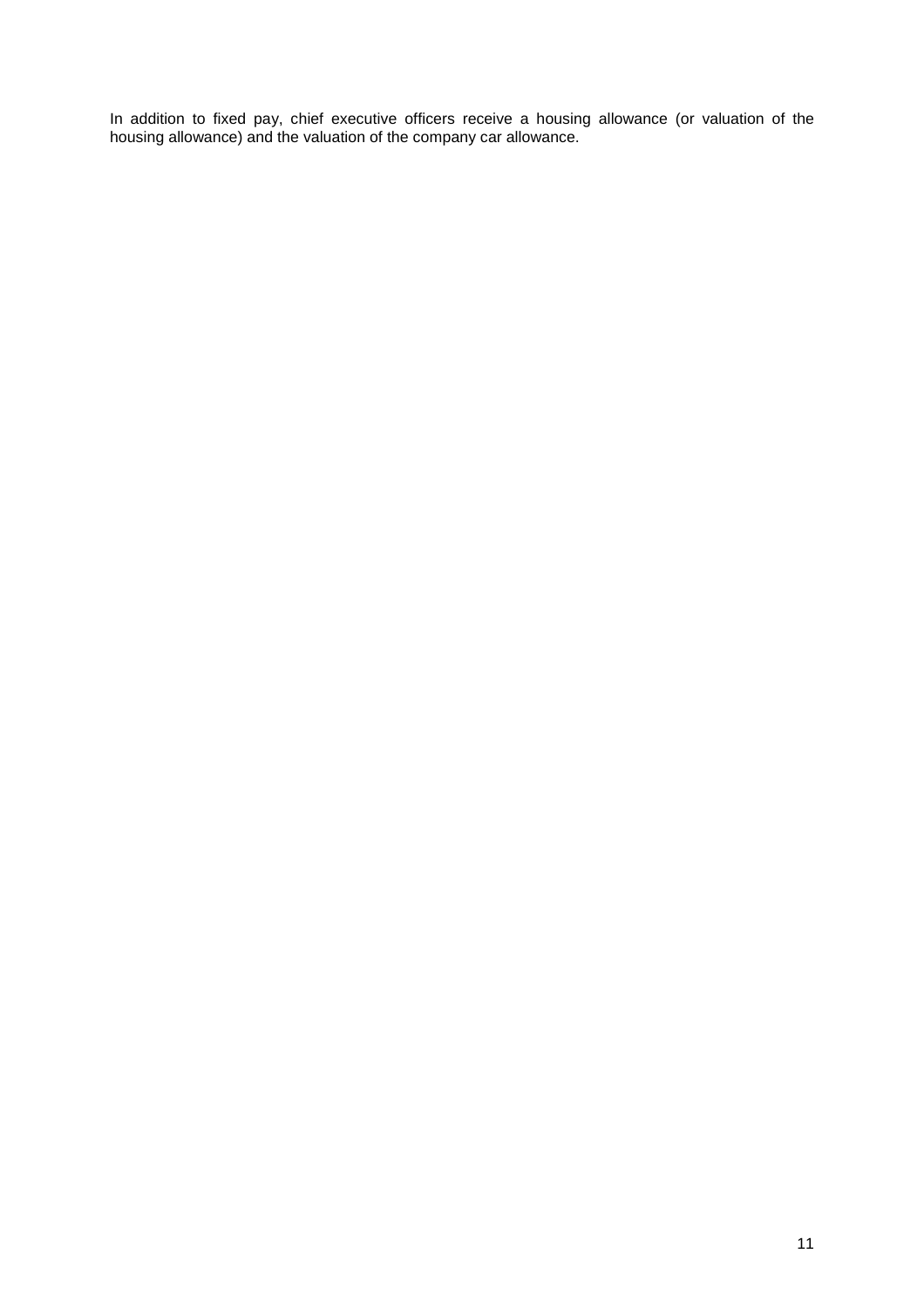### Member of the Management Board

The annual fixed pay is the combined total of the following three components:

- $-$  a flat amount of  $\in$ 130,000,
- an amount equivalent to 6% of net banking income, which is given in thousands of euro,
- an additional bonus (optional), i.e. a maximum amount of 3% of net banking income + €25,000.

Net banking income is understood to be the net banking income under IFRS, excluding Group restatements and rounded down to the next €25 million.

Net banking income is the net banking income for the calendar year preceding the start of employment with the Caisse d'Epargne, or the net banking income for 2010, i.e. the year in which the new policy was implemented. It is subject to review after three years based on the average net banking income for the previous three calendar years.

The remuneration of members of the Management Board is subject to review by the Steering and Supervisory Board of the Caisse d'Epargne, based on the proposal of the Remuneration and Selection Committee. The Committee's proposal is determined in view of the proposal and opinion of the Chairman of Management Board.

In addition to looking at the Management Board member's scope of operational responsibilities when deciding to grant an additional bonus, three criteria are taken into account: mobility, mergers, experience.

The remuneration thus determined is reduced by the amount of any compensation received for offices held in other Groupe BPCE companies. It is divided up as follows: 90% in respect of the employment contract (individual technical duties) and 10% in respect of the corporate office.

In addition to fixed pay, Management Board members receive the valuation of the company car allowance associated with the employment contract (individual technical duties).

#### **- Variable pay:**

The policy for 2013 is based on the following criteria:

50% common, nationwide criteria applicable to all companies and 50% criteria defined by the Board of Directors (or the Supervisory Board).

Based on a minimum of criteria to ensure fairness, the systems aims at rewarding performance, improvement efforts, growth and risk management.

National criteria used:

- Groupe BPCE criteria (Net income attributable to equity holders of the parent, Cost/income ratio, NBI)

If the objectives entered in the budget are achieved, variable pay representing 15% of the maximum amount is awarded to all executive directors.

Net income attributable to equity holders of the parent criterion for the corresponding network

If the objective entered in the budget is achieved, variable pay representing 15% of the maximum amount is awarded to all network executive directors.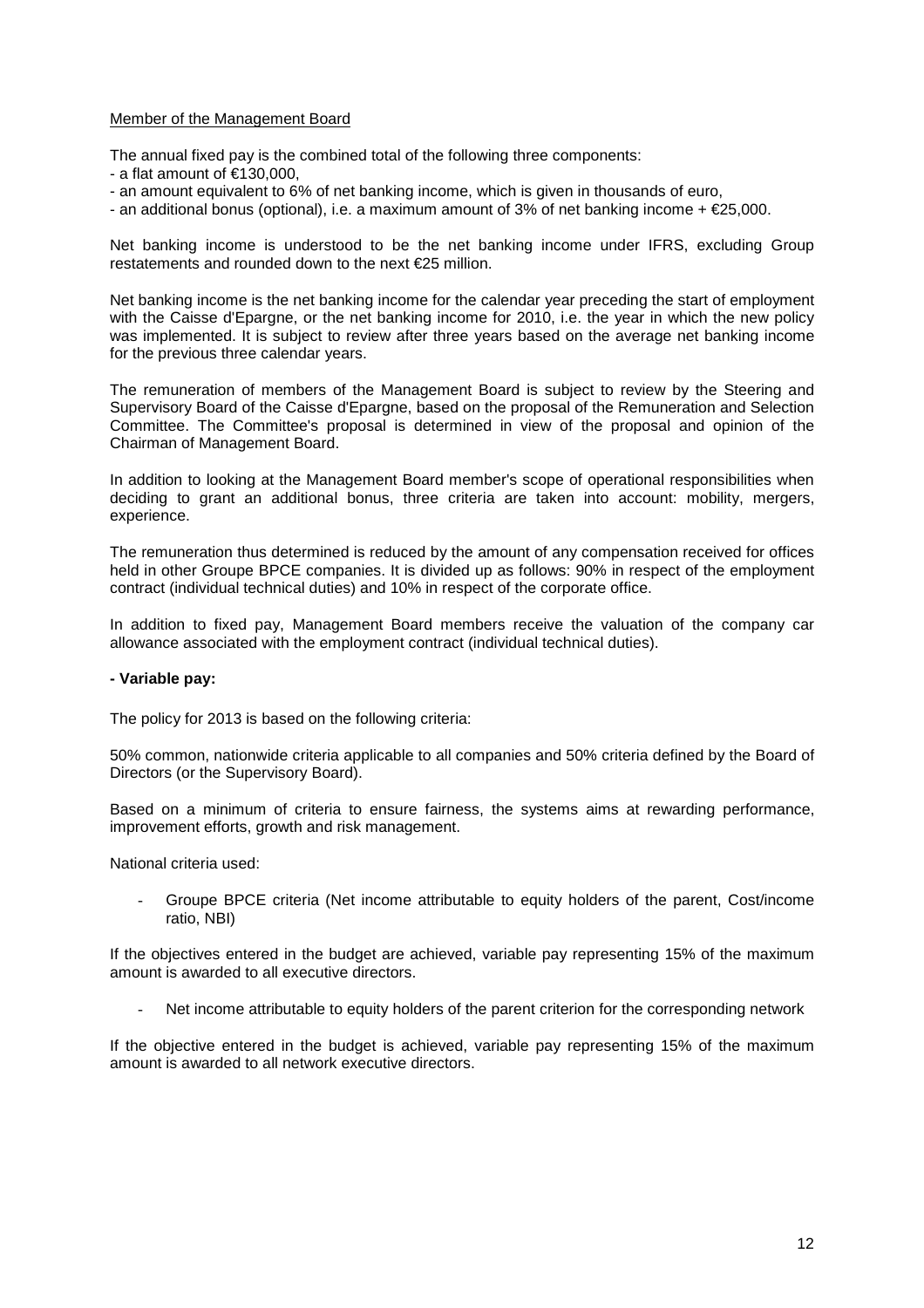- Common nationwide criteria – 20%

Four common, nationwide criteria, each counting for 5%, have been adopted:

- 1. NBI growth rate
- 2. Cost/income ratio
- 3. Net income per FTE
- 4. Growth in the customer base

Specific local criteria – 30%

Specific local criteria are proposed, from which each Bank or Caisse selects three to five criteria that will count for the same percentage. For example:

- Increase in net sales of non-life, provident and health insurance, per FTE
- Increase in the share of fees and commissions in NBI from professional customers
- Increase in the share of fees and commissions in NBI from corporate customers
- Increase in company NBI (for the BPs) or BDR NBI (for the CEs)
- Increase in company cash flow (for the BPs) or BDR NBI (for the CEs)
- Increase in new activity NBI
- Increase in net inflows
- Increase in net sales per FTE
- Increase in the rate of multiple sales during customer meetings
- Development of onboarding of established professionals
- Increase in the number of active customers on the agricultural market
- Growth in priority/new markets (numbers, volume, etc.)
- Increase in the demand deposit market share
- Increase in the inflows market share, excluding demand deposits
- Increase in the real estate loans market share
- Increase in the consumer loans market share
- Increase in Back Office productivity
- Increase in the average weighted Basel II ratio per customer segment
- Increase in non-performing loans compared to total loans
- Increase in the cost of risk component of NBI (absolute, or relative to the CEs and BPs)
- Increase in operational risk
- Enhanced oversight of money laundering risk
- Quality or customer satisfaction criterion

Etc.

Sustainable management criteria – 20%

Criteria selection and the procedure for measuring these indicators are determined by the Remuneration Committee of each Bank or Caisse.

Criteria examples:

- Quality indicator,
- Customer satisfaction indicator, including conduct and representativeness vis-à-vis stakeholders,
- Investments ensuring the company's ability to adapt and its long-term viability,
- Human resources: promotion of senior executives within the company and/or Group,
- Participation in Group bodies.

Etc.

The variable component awarded in respect of Year N cannot exceed:

Chief Executive Officer (Banque Populaire banks): 80% of fixed pay for Year N. Chairman of the Management Board (Caisses d'Epargne): 80% of fixed pay for Year N. Management Board Member (Caisses d'Epargne): 50% of fixed pay for Year N.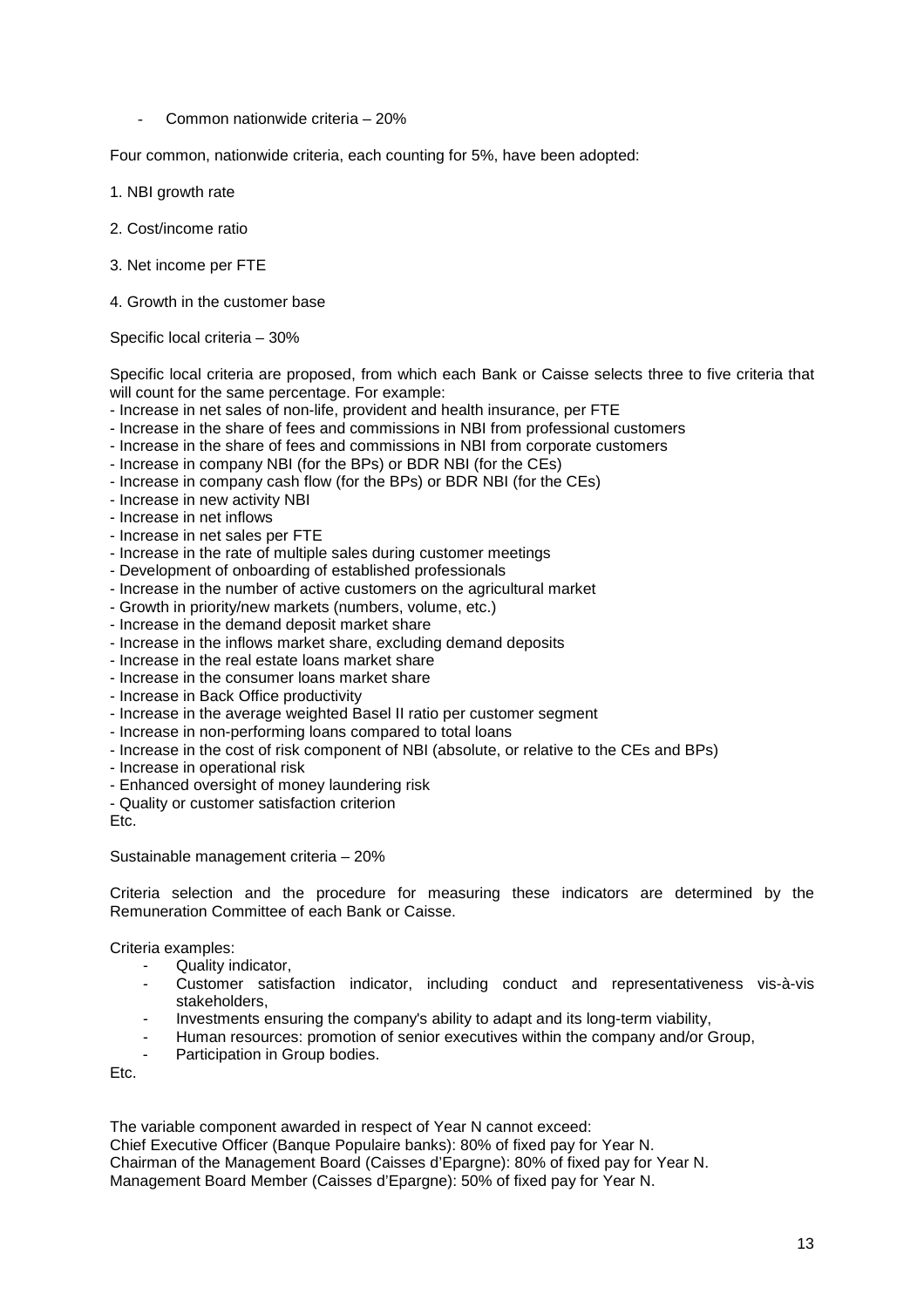### **2.3. Policy on payment of variable pay to regulated employees**

This policy falls within the framework defined by BPCE, as described at the beginning of this report.

The penalty criterion is set by the bank's governance body on the proposal of the Remuneration Committee. As a general rule, according to this criterion, no deferred remuneration will be paid in years for which net income is negative.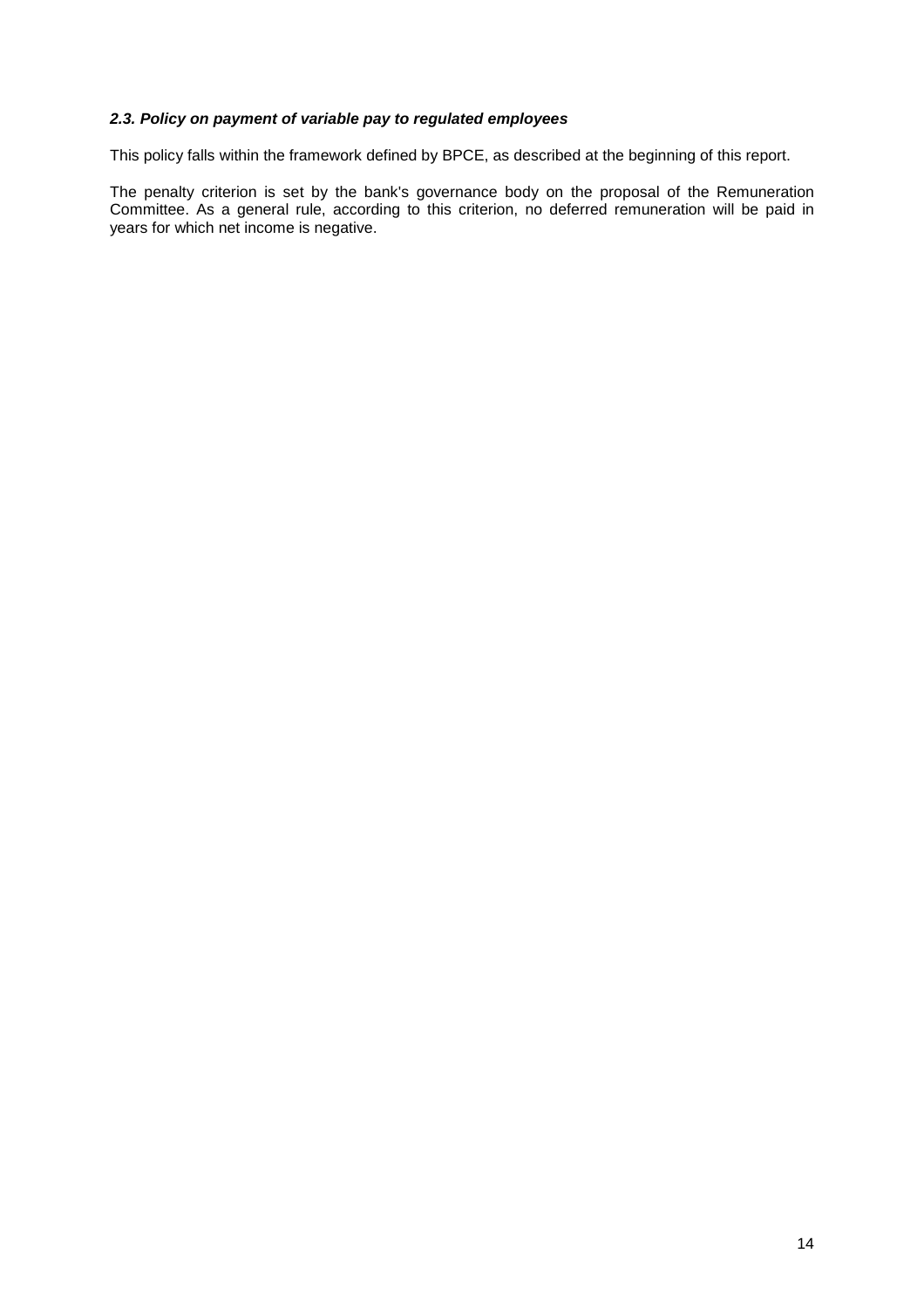## **NATIXIS**

### **1. Remuneration policy**

Remuneration policy is a key factor in implementing Natixis' strategy. The aim of the policy is to:

- provide incentive and be competitive in order to attract, retain and motivate employees;
- be equitable whatever the position in order to ensure individual performance is fairly compensated across the Company;
- be compliant with current financial sector regulations.

Natixis' remuneration policies and guidelines are proposed by the Human Resources Department. This policy complies with the guidelines laid down by the regulator, French professional banking standards, as well as local labor and tax laws.

The decision-making process includes different approval stages: first by the subsidiaries/business lines and business divisions, then by Natixis' Human Resources Department and Executive Management, and finally by the Natixis Appointments and Remuneration Committee. In addition, Natixis' Finance Department ensures that the total amount of compensation is in line with the Company's ability to enhance its capital.

Overall remuneration includes the following components:

Fixed pay, which remunerates the skills and expertise that are expected of the employee in a given position. It is determined by taking into account other companies' practices for similar positions and internal levels.

Variable pay, depending on the business line, which takes into account external practices and complies with the remuneration policy;

Collective remuneration (employee savings plan), which comprises:

- A common component for all employees of Consolidated Natixis:
- a single profit-sharing agreement;
- − a single collective pension plan;
- a single savings plan:
- − employee participation in the company's capital through a capital increase reserved for employees;
- A component that differs for each company of Consolidated Natixis:
- an incentive agreement reflecting the challenges specific to each company.

The compensation package is rounded out by additional employee benefits, especially in countries without a universal insurance scheme.

The remuneration system for risk management and compliance employees and, more broadly, for support staff and teams in charge of approving transactions, is based on targets that are different from those of the businesses whose transactions they approve or check. Variable pay reflects Natixis' overall performance and market trends.

Remuneration surveys are carried out each year by specialized firms in order to measure the appropriateness of the overall compensation policy.

**2. Variable compensation of employees whose professional activities have a material impact on Natixis' risk profile**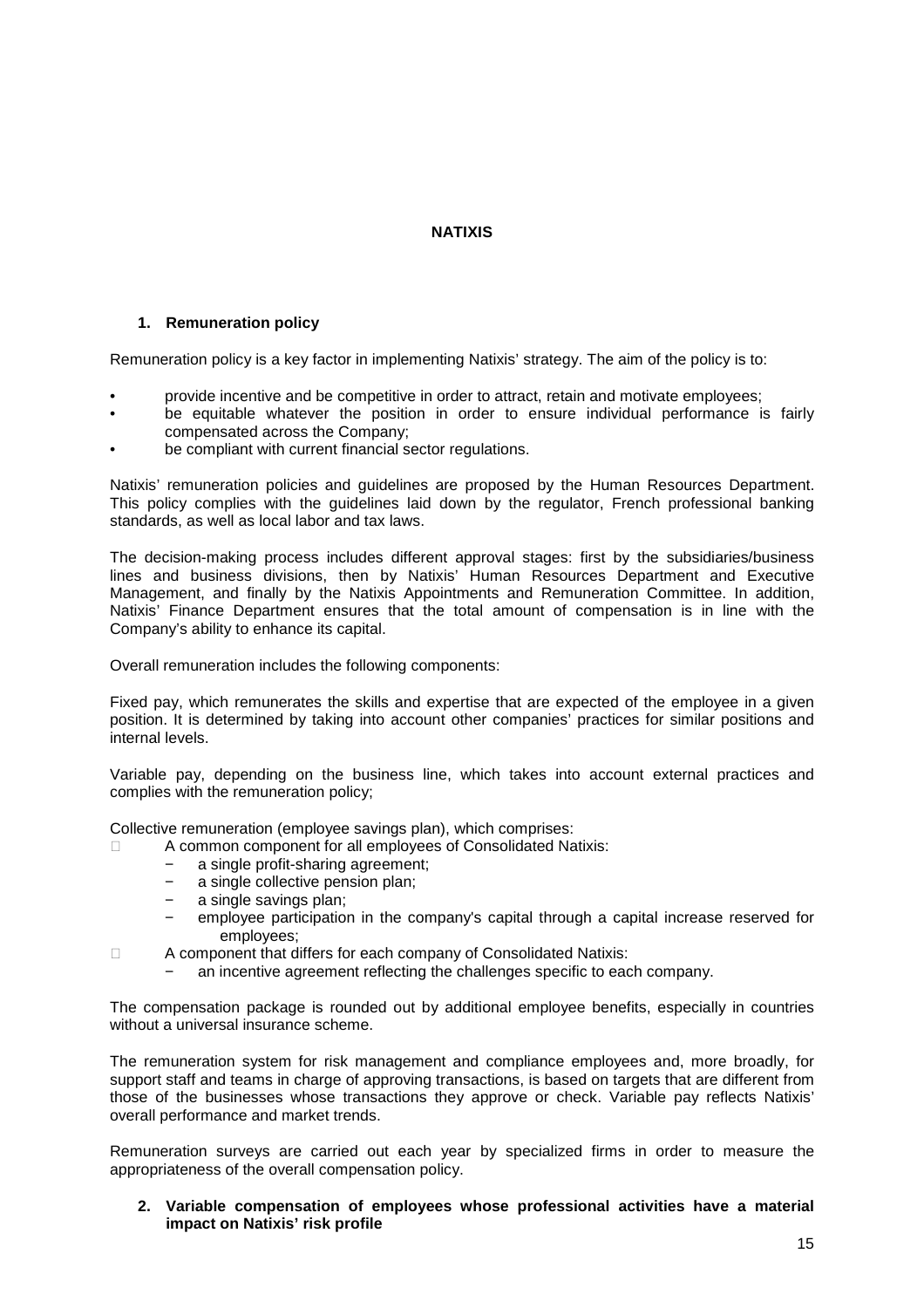### **2.1 - Decision-making process used to define the Company's remuneration policy, including the composition and role of the Appointments and Remuneration Committee.**

Natixis' remuneration policies and guidelines are recommended by the Human Resources Division as part of a comprehensive annual process monitored by Executive Management.

The Risk Management Division and the Compliance Department are consulted to seek their opinion on defining and implementing the remuneration policy governing employees whose professional activities have a material impact on the company's risk profile. Executive Management ensures in this manner that the guidelines proposed are compliant with professional standards and are aligned with risk management objectives.

Executive Management forwards its proposals to the Appointments and Remuneration Committee, which ensures that the opinion of Risk Management and Compliance are taken into consideration.

The Natixis Appointments and Remuneration Committee is an offshoot of the Board of Directors.

The Appointments and Compensation Committee is made up of six members, including three independent members:

The Chairman of the Appointments and Remuneration Committee was chaired for the entire period by Christel Bories, Deputy Chief Executive Officer of IPSEN, independent director.

The members of the Appointments and Remuneration Committee are:

Alain Condaminas, Chief Executive Officer of Banque Populaire Occitane;

 Didier Patault, Chairman of the Management Board of Caisse d'Epargne Bretagne Pays de Loire,

Henri Proglio, Chairman and Chief Executive Officer of EDF,

 Philippe Sueur, Vice-Chairman of the Steering and Supervisory Board of Caisse d'Epargne Ile de France.

 Nicolas de Tavernost, Chairman of the Management Board of TV station M6 (appointed on August 6, 2013).

The Appointments and Remuneration Committee conducts a review of the remuneration policy and specifically checks the report prepared by Executive Management on this policy to ensure that it is compliant with the provisions of Section VI of Title IV of Regulation 97-02 and in line with the guidelines and requirements of professional standards on governance and the variable pay of professionals whose activities have a material impact on the risk profile of the company. The rule cited above transposes the principles and provisions of the European CRD III Directive.

Furthermore, the Appointments and Remuneration Committee examines the remuneration of the Head of Compliance Control, the Head of Permanent Control and the Head of Risk Management, and also individually reviews the top 100 variable pay amounts awarded by Natixis.

Based on the recommendation of the Appointments and Remuneration Committee, the Board of Directors determines the remuneration policy for employees whose professional activities have a significant impact on the company's risk profile and the remuneration of the Head of Compliance Control, the Head of Permanent Control and the Head of the Risk Management.

This decision-making process and the guidelines presented are documented to ensure their traceability.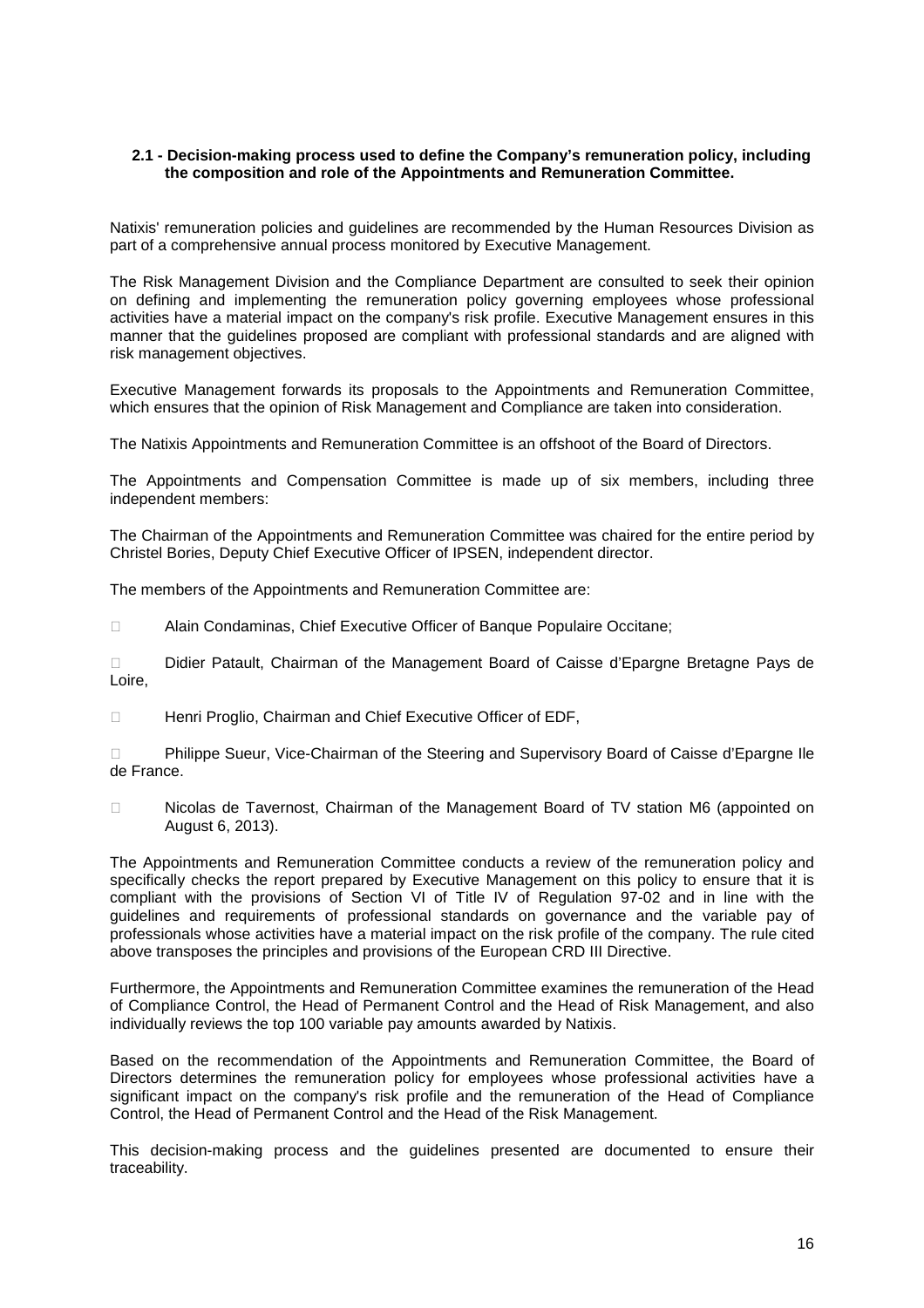### **2.2 - Characteristics of compensation policy for employees whose professional activities have a material impact on Natixis' risk profile**

The remuneration policy applicable to professionals whose activities have a material impact on the risk profile of the Natixis is consistent with the Natixis remuneration policy-making process.

The variable component of their remuneration is assessed based on the achievement of financial targets (e.g. targets entered in the budget) and strategic objectives (e.g. development of cross-selling). It also factors in the practices of the competition.

Individual awarding of variable pay reflects:

- the extent to which established targets are met (quantitative and qualitative);
- compliance with the rules set by the Compliance Department;
- compliance with the rules set by the Risk Management Division;
- managerial conduct;
- etc.

The criteria adopted by the Compliance Department and the Risk Management Division are forwarded in advance to the Appointments and Remuneration Committee. Non-adherence to applicable rules and procedures, or non-compliant or unethical behavior results in variable compensation awarded for the year in question being reduced or not paid at all.

Pursuant to the Board of Directors' resolution of February 19, 2014, the following guidelines have been adopted after seeking the opinion of the Appointments and Remuneration Committee:

#### Scope of regulated employees category

Since fiscal year 2010, and in accordance with the provisions of Regulation 97-02, the scope of employees subject to special regulation has been defined to include, in addition to market professionals, all employees whose professional activities potentially have a material impact on the bank's risk profile (including individuals exercising control functions).

Up to now the scope of the regulated employees category was determined by identifying – first by activity and then by position – those employees having a material impact within these activities.

The 2013 publication of CRD IV and the criteria defined by the EBA in its implementation standards for the identification of material risk-takers made clarifications to the definition of regulated populations. This provided Natixis with the opportunity to review the criteria for determining regulated employees in respect of 2013. As a result of Natixis' previous interpretation of the Directive, the regulated population - mainly from Wholesale Banking, was substantially larger than the populations used by the majority of its European competitors. Of the 721 material risk-takers counted in 2012, only 31% had a level of variable remuneration that triggered the application of all the rules (deferred, partial payment in shares or similar instruments, performance conditions, etc.).

Consequently, Natixis decided to refocus the definition of MRTs on employees whose activities individually and effectively had a material impact on the company's risk profile by identifying them according to their level of responsibility, risk-taking and remuneration.

Alongside this approach (MRT for activities incurring a material risk), Natixis identified employee profiles having a material impact on the bank's risk profile (members of the Natixis Executive Management Committee, members of the Wholesale Banking and GAPC executive committees). Control functions (Head of Risk Management, Head of Compliance, Head of Group Internal Audit for Natixis) are also included in the regulated employees category.

The regulated population in respect of 2013 came to 218 employees, nearly 75% of whom had a level of variable remuneration triggering the application of all the rules (deferred, partial payment in shares or similar instruments, performance conditions, etc.).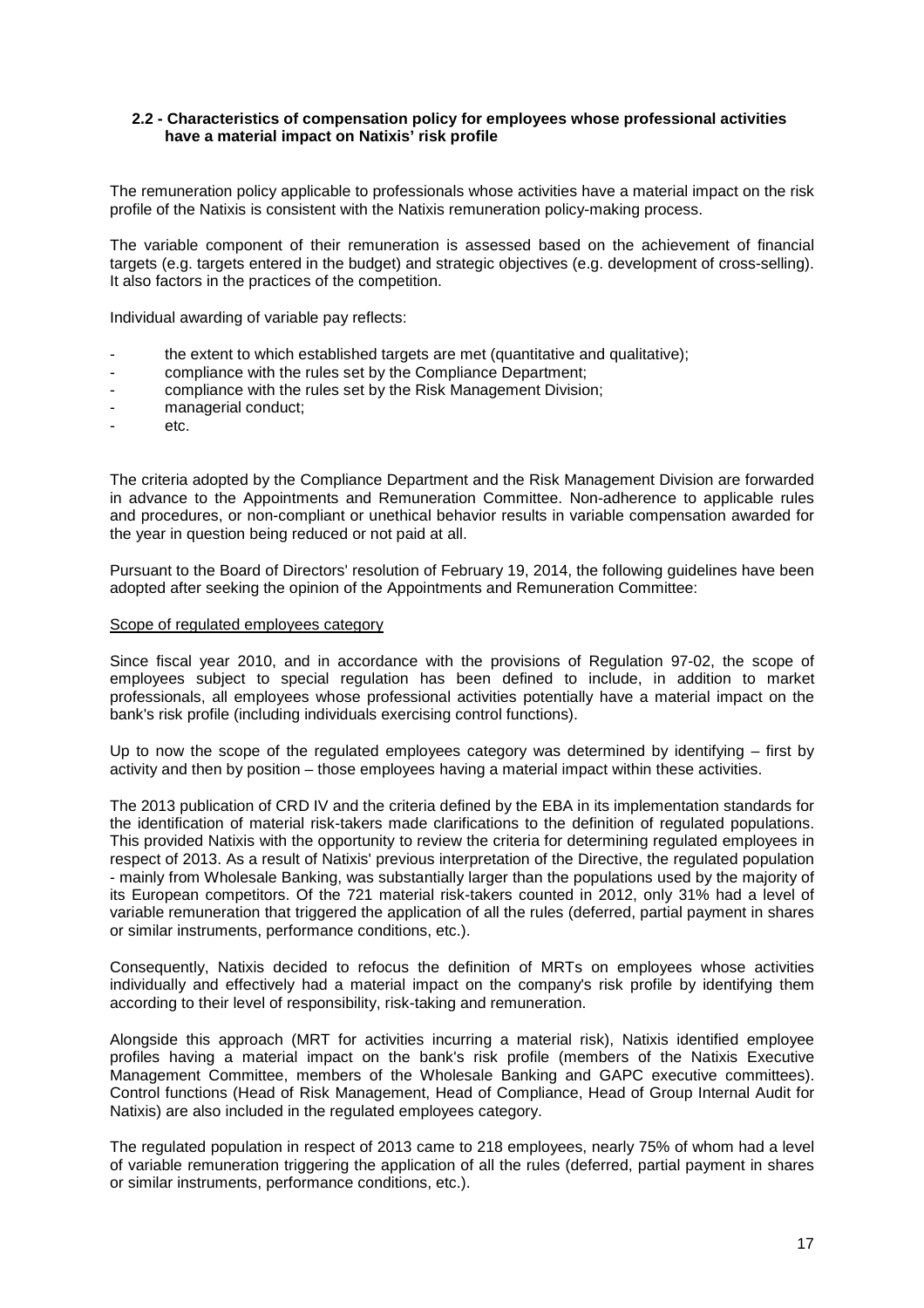Finally, Natixis continued to apply variable remuneration governance mechanisms similar to those applied to MRTs (a fraction of variable remuneration deferred over three years, partially in shares or equivalent instruments, with the exception of performance conditions, to the non-MRT population of Wholesale Banking, GAPC and the related support functions. these mechanisms pertained to 217 non-MRT employees in 2013.

All the measures implemented in 2013 will be adjusted in 2014 to account for the final version of the various regulatory technical standards and the transposition of CRD IV into French law.

As a reminder, All Natixis companies subject to Regulation 97-02 on internal control of credit institutions and investment companies are included on a consolidated basis.

#### Prohibition on Guaranteed Variable Pay

Guaranteed variable pay is prohibited, except when hiring outside Group BPCE. In this case, the guarantee is strictly limited to 1 year.

#### Principle of Proportionality

Enforcement of the principle of proportionality as set out in the first paragraph of Article 31-4 of Regulation 97-02 may lead to the adoption of certain rules on awarding variable pay to some employees or employee categories, in particular to take account of:

the specific nature of their activities and the lesser impact of these activities on estimated risk at the consolidated level;

the lower level of seniority or duties of these employees, their actual individual impact on the risk profile of the company, the amount and structure of their remuneration;

where applicable, the degree of control exercised, in the context of the group, by the parent company over the subsidiaries, specifically in respect of risk.

#### Principle of deferred and conditional payout of a portion of variable pay

Payout of a portion of variable pay awarded in respect of a given fiscal year is deferred over time and is conditional. Regardless of the form of payment, this payout is deferred over three fiscal years subsequent to the year for which the variable pay was awarded.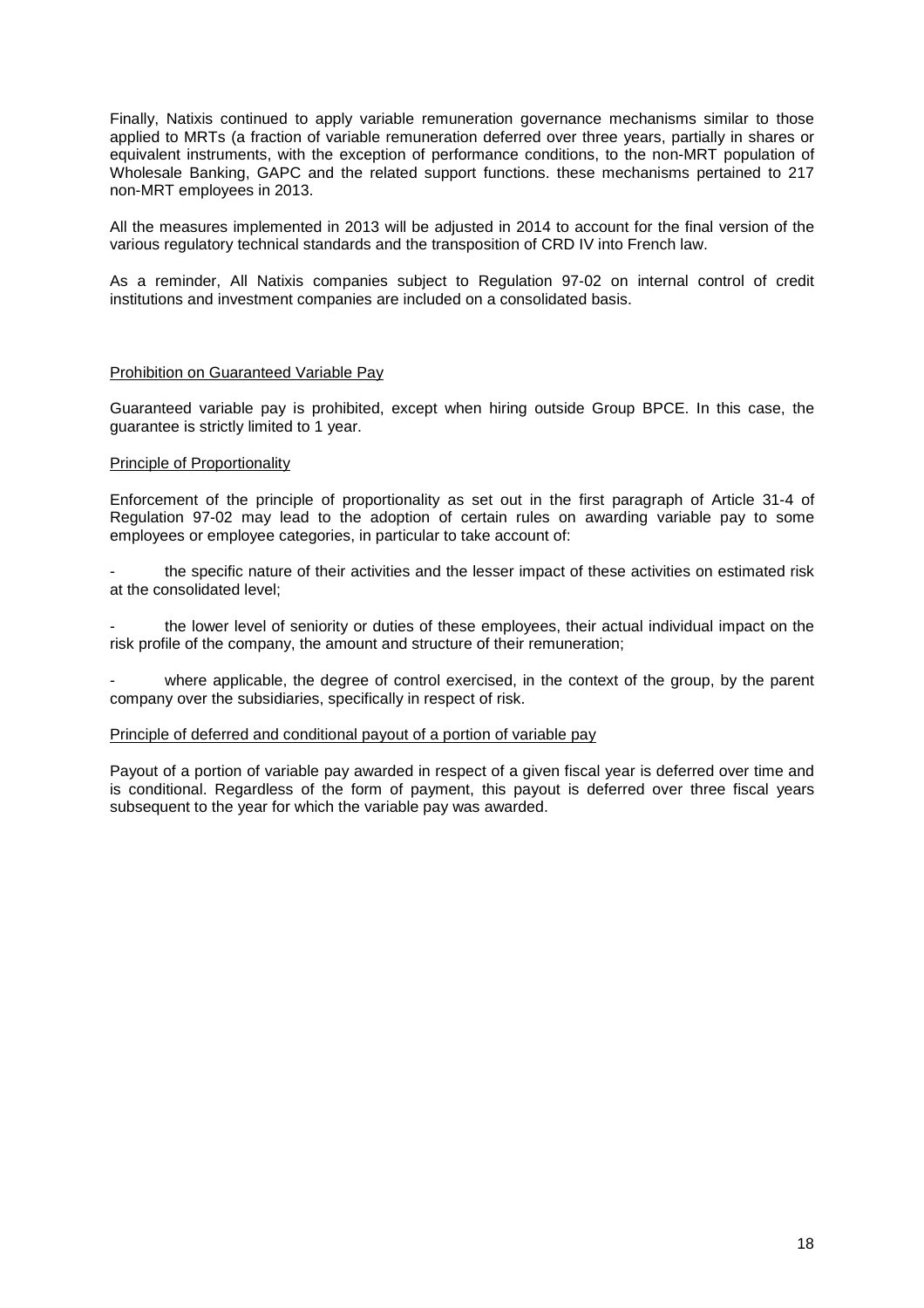### Amount of deferred variable pay

Deferred variable pay accounts for at least 40% of the variable pay of regulated employees and 70% for the highest variable pay.

#### Payment in shares or equivalent instruments

Variable pay received in the form of shares or similar instruments represents 50% of the variable pay awarded to regulated employees. This rule applies to both the deferred and conditional component and to the portion of variable pay that is immediately paid out.

Instruments linked to equities ("cash indexed to the Natixis share price") must be held for a period of six months. The deferred portion of Natixis share-based payments must comply with the conditions laid down by Articles 225-197-1 et seq. of the French Commercial Code, which provides for a minimum holding period of two years.

Shares or similar instruments awarded in the portion of variable pay that is immediately settled are not subject to penalty.

#### Application of the performance condition

The award or payout of the deferred portion of variable pay, irrespective of the form of payment, is contingent on satisfying the conditions based on criteria tied to the company's net income, the activities of the business line and, if relevant, individual criteria, including continued employ with the company. These conditions are clearly and explicitly defined when such remuneration is granted.

#### Prohibition on hedging

Use of individual hedging or insurance strategies related to remuneration or a liability that would restrict the scope of risk alignment provisions in their remuneration schemes is prohibited. Therefore, the policy on variable pay for 2013, applicable from January 1, 2014, fully adheres to the guidelines laid down by the EU Capital Requirements Directive III, transposed into French law by the order of December 13, 2010, amending Regulation 97-02.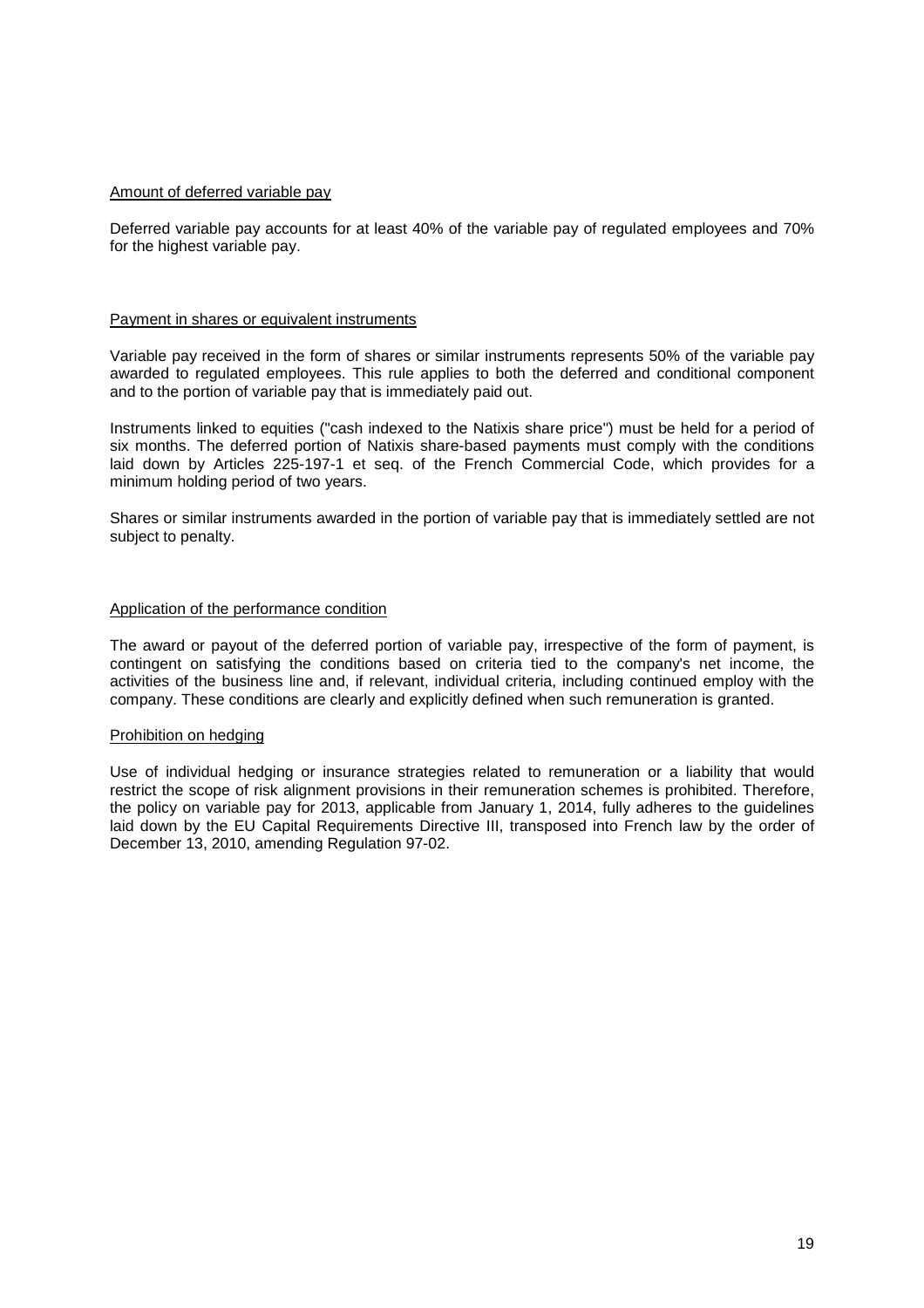# **CREDIT FONCIER DE FRANCE**

### **1. Decision-making process for defining remuneration policy**

### **1.1. Process**

Executive Management consults with Risk Management and Compliance to define the remuneration policy for regulated employees (composition, remuneration) within the framework defined by BPCE. This framework was examined in 2011 by the Executive Management of BPCE and the Heads of Risk Management and Compliance of Groupe BPCE.

Executive Management submits recommendations on remuneration policy governing regulated employees to the Remuneration Committee (composition, remuneration).

The Remuneration Committee ensures that the opinions of Risk Management and Compliance are given due consideration by Executive Management in formulating these recommendations.

In 2013, these recommendations were consulted by Executive Management and the heads of Risk Management and Compliance.

The Remuneration Committee is informed of the variable component amounts of risk-takers and members of the Executive Committee. Moreover, the list of employees whose total fixed and variable pay exceeds €200,000 was given to the Remuneration Committee on February 12, 2014.

The governance body lays down the remuneration policy guidelines for regulated employees, after seeking the opinion of the Remuneration Committee. For remuneration pertaining to the 2013 fiscal year, the principles were defined during the meetings on February 15, May 3, and June 13, 3013.

As to the executive body, within the meaning of Article 4 of Regulation 97-02, it is comprised of

the Chief Executive Officer and the two Deputy Chief Executive officers (executive directors).

As to employee categories including risk-takers, individuals exercising control functions as well as all employees who, due to their overall income, are in the same remuneration bracket as individuals whose professional activities have a material impact on the company's risk profile, the regulated employees category is comprised of the following individuals:

- the Deputy Chief Executive Officer in charge of the Finance Division,
- the Deputy Chief Executive Officer in charge of Risk Management & Compliance,
- the Deputy Chief Executive Officer in charge of Financial Operations,
- the Head of Group Internal Audit,
- the Head of Compliance,
- the Heads of Financial Operations.

The governance body ensures that the internal control system makes it possible to verify that these guidelines are compliant with professional standards and are aligned with risk management objectives.

Under the guidelines defined by the governance body, Executive Management establishes rules governing the remuneration of regulated employees. By no means are these rules established by individuals who stand to benefit directly or indirectly from doing so.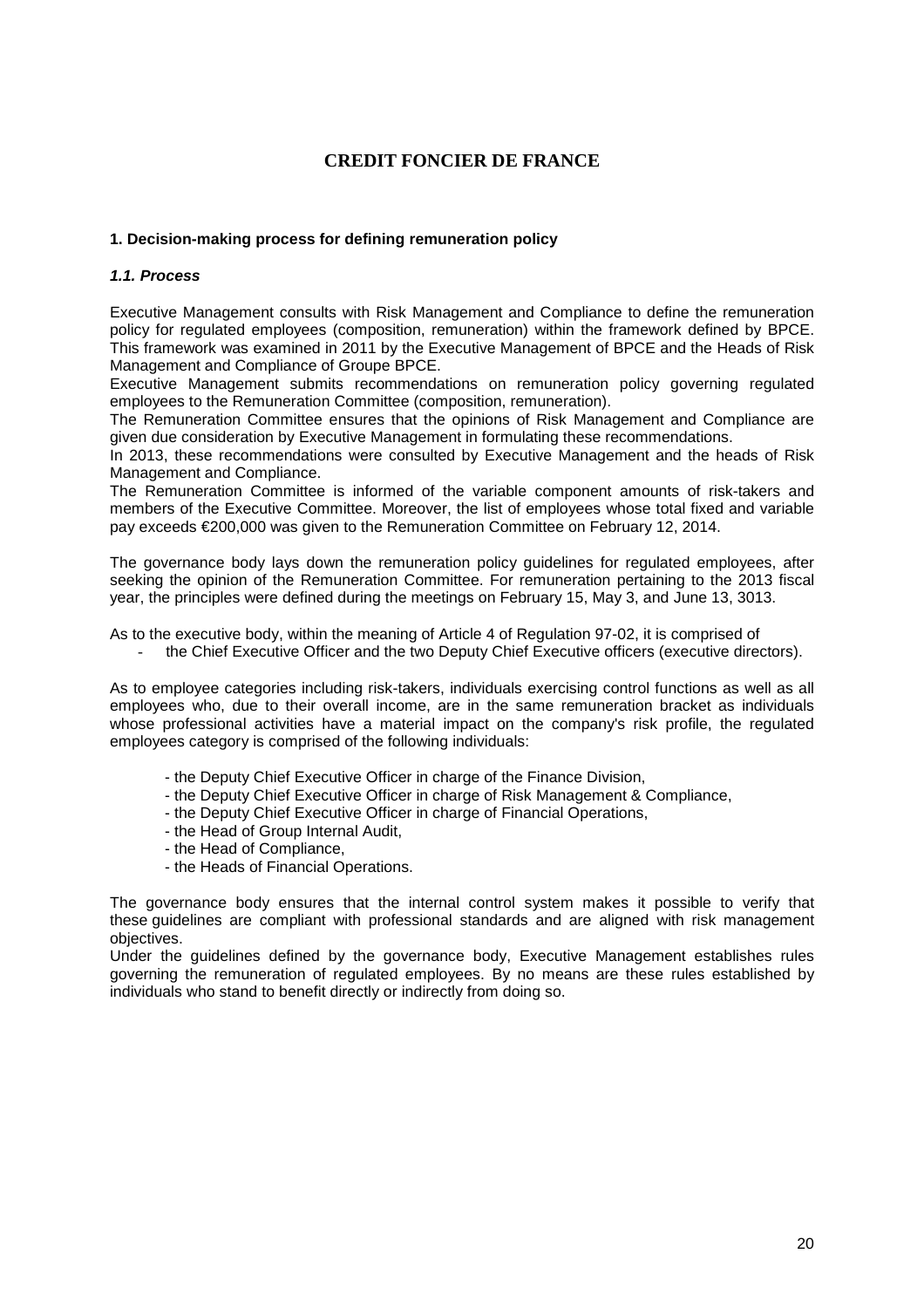### **1-2 Members of the Remuneration Committee**

The Remuneration Committee is made up of five members:

- Gérard Barbot (Chairman) Chairman of the Supervisory Board of VMG
- Jean Clochet Chairman of the Board of Directors of Banque Populaire des Alpes
- Meka Brunel Executive Vice President, Europe, of Ivanhoé Cambridge
- Nathalie Charles Real Estate Director of EDF Group
- Francis Henry Chairman of the Steering and Supervisory Board of Caisse d'Epargne et de Prévoyance Lorraine Champagne-Ardenne

This Committee is predominantly comprised of independent members. Furthermore, they are members of the governance body but not of the executive body of the company.

### **2. Principal characteristics of remuneration policy governing regulated employees**

### **2.1 Heads of control functions**

The main features of this policy are as follows:

The compensation system for risk management and compliance employees is based on specific targets, and is in no way linked directly to the performance of the employees subject to control or to the profits generated by the activity subject to control.

Remuneration of risk management and compliance employees and, more broadly, employees of units responsible for approving transactions, is established independently from that of employees of the departments whose transactions are approved or checked, and is high enough to ensure staffing of qualified, experienced personnel. This remuneration reflects the achievement of targets associated with risk management and compliance duties and must – for equivalent qualifications, skills and responsibilities – be at an appropriate level compared to that of the employees whose activity is subject to control. Their remuneration also factors in the overall performance of the company.

- fixed pay based on level of skill, responsibility and expertise, high enough to ensure staffing of qualified, experienced heads of control functions;

- variable pay based on specific targets, and in no way linked directly to the performance of the employees subject to control or to the profits generated by the activity subject to control (indicate these targets, etc.).

### **2.2 Executive Body**

The main characteristics of the variable pay policy are as follows: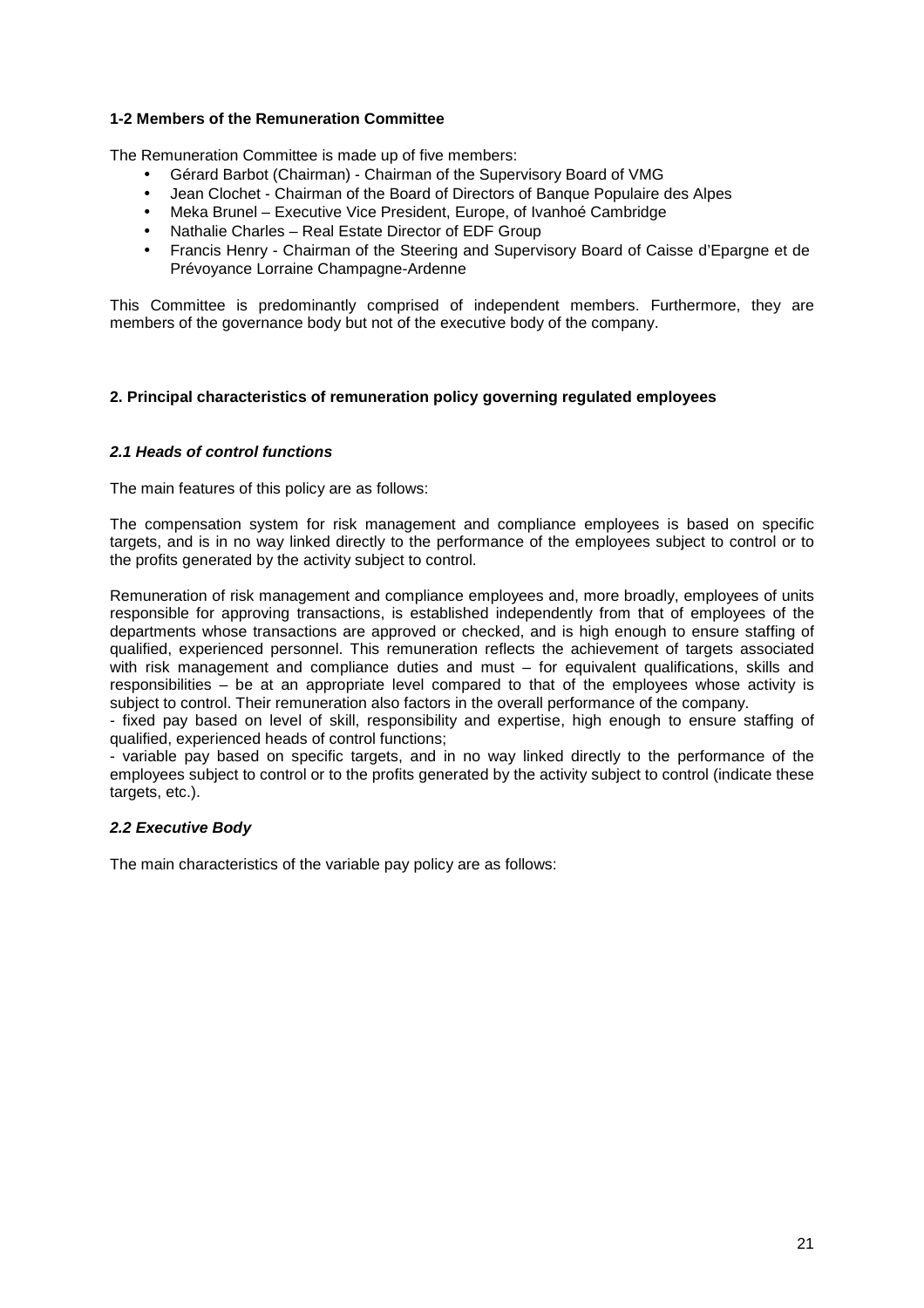Fixed pay of executive directors is determined by the Remuneration Committee on the appointment of the director in question. It is subject to review over the course of the director's term. At end 2013, the annual total remuneration of the 2.83 executive directors stood at €1,447k (fixed and variable).

- Variable pay is established annually based on the guidelines, rules and criteria set forth by the central institution and parent company, BPCE.
- For 2013, the amount of variable pay awarded to directors was within the following ranges:
	- a maximum of 80% of fixed pay for the Chief Executive Officer;
	- a maximum of 50% of fixed pay for the Deputy Chief Executive Officers.
- The targets established meet criteria tied to:
	- Group results (income before tax and non-recurring items of Groupe BPCE): up to 15% for the Chief Executive Officer and 9% for the Deputy Chief Executive Officers;
	- Financial performance (NBI, net income, cost/income ratio): up to 20% for the Chief Executive Officer and 12.5% for the Deputy Chief Executive Officers;
	- Commercial performance (net fee income): up to 20% for the Chief Executive Officer and 16% for the Deputy Chief Executive Officers;
	- operating performance (liquidity management, project management, managerial quality and overall assessment): up to 25% for the Chief Executive Officer and 12.5% for the Deputy Chief Executive Officers.

### **2.3 Members of the regulated employees category, excluding the executive body**

The main characteristics of this remuneration policy are as follows:

Regulated employees receive fixed pay, plus variable compensation in accordance with the rules defined by Crédit Foncier.

- The members of Executive Management (the Deputy CEOs in charge of Finance, Risk Management and Compliance, Financial Operations) receive fixed pay, plus variable pay of up to 50% of their fixed pay and up to 100% for the Deputy CEO in charge of the Financial Operations Division.
- The members of the Executive Committee (Head of Group Internal Audit) receive fixed pay, plus variable pay of up to 40% of their fixed pay.
- Other employees receive fixed pay, plus variable pay of up to 7% of their fixed pay. The Heads of Business Lines receive variable pay of up to 100% of their fixed pay.

The variable component is based on the following criteria:

- o Performance 60%
- o Quality 20%
- o Risks 20%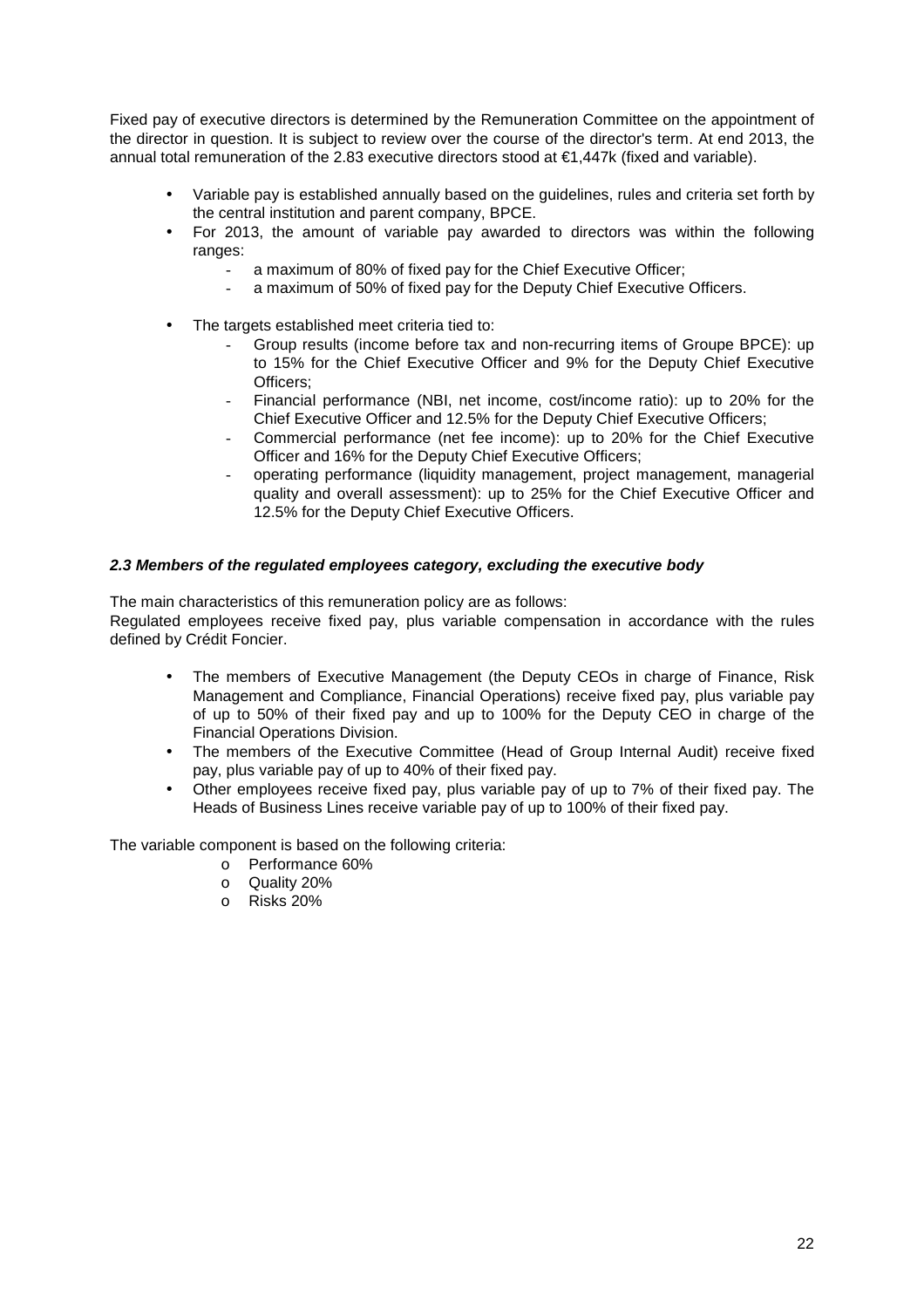### **2.4 Policy on payment of variable pay to regulated employees**

Pursuant to Article 31-4, professional standards and the BPCE-CRD III standard, the policy on the payment of variable pay (deferment, percentage in shares, penalties) is as follows:

- The deployment of the CRD III directive on remuneration policies of credit institutions was overseen by BPCE for all Group companies.
- Following an analysis of the relevant functions and business lines, BPCE recommended implementing supervision of variable pay awarded to members of the CFF executive body, i.e. the Chief Executive Officer and both Deputy Chief Executive Officers, as well as the Heads of Risk Management, Compliance and the Head of Group Internal Audit.
- As regards the apportionment of variable pay in respect of 2013, 50% is to be paid in 2014 and 50% deferred over the next three years (2015, 2016 and 2017). This apportionment must only be applied if the amount of the variable pay exceeds €100,000. If less, the full sum is paid in 2014.
- The amount deferred over the next three years is to be paid out in form of cash indexed to an indicator representing the value of the company. The central institution has recommended indexing half of this cash payment on changes in net income attributable to equity holders of the parent.
- Payment of variable pay installments is subject to continued employ with the Group and is contingent upon the company generating positive annual net income for the fiscal year in question (penalty clause).

In accordance with Article 31-4 5° of Regulation 97-02, and on the proposal of the Remuneration Committee, the governing body decided that payment of the deferred part of remuneration is subject to continued employment with the Group and is contingent upon the company generating positive annual results for the fiscal year in question. Furthermore, this amount factors in the index coefficient as provided by the Human Resources Division of BPCE.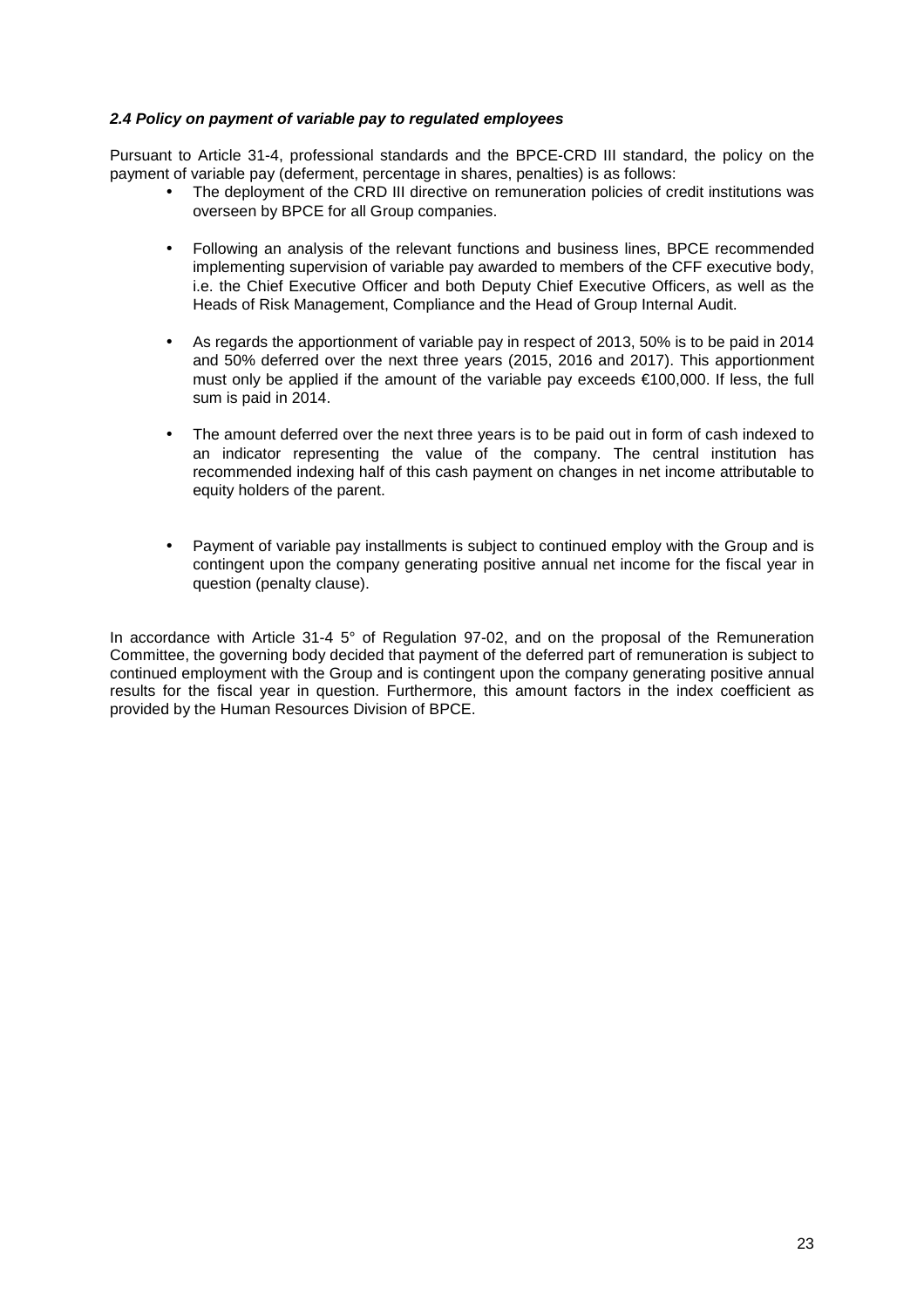## **BANQUE PALATINE**

## **1 . Decision-making process for defining remuneration policy**

### **1.1 Process**

In accordance with the provisions of Regulation 97-02, the Management Board consulted with Risk Management and Compliance to define the remuneration policy for regulated employees.

Under the guidelines defined by the governance body, the Management Board establishes the rules governing the variable pay of regulated employees, excluding the executive body, and the Supervisory Board establishes those of the Management Board, on the recommendation of the Remuneration Committee. By no means are these rules established by individuals who stand to benefit directly or indirectly from doing so.

The remuneration policy is subject to review by the Remuneration Committee, which forwards it together with its observations to the Supervisory Board.

### **1.2 Composition of regulated employees**

Regulated employees of Banque Palatine comprise the following categories: Category A:

- executive directive members of the executive body: Chairman of the Management Board, Management Board member in charge of Finance

Category B:

- the Management Board member in charge of Development,
- the managers of each of the three control functions: risk management, compliance and audit/inspection
- all employees who, in view of their overall income, are placed in the same remuneration bracket as individuals whose professional activities have a material impact on the company's risk profile who, for this company, comprise: the Head of Finance, the Head of Corporate Operations, the Head of the LBO Department and the Head of the Client Relations and Brokerage Department.

#### - **1.3. Members of the Remuneration Committee**

The Remuneration Committee is made up of three members:

- the Chairman of the Supervisory Board of Banque Palatine and Chairman of the Remuneration Committee,
- two members of the Supervisory Board of Banque Palatine.

The members of the Remuneration Committee are members of the governance body but not of the executive body of the company.

### **1.4. Role of the Remuneration Committee**

The Remuneration Committee, which meets at least once a year to discuss the matter, carries out:

- a review of the company's remuneration policy guidelines;
- a review of the remuneration policy's suitability with respect to the bank's level of risks;
- an examination of Report 43-1;
- review of remuneration, allowances and benefits of any kind granted to the members of the company's Management Board and to other members of the regulated employees category.

The Remuneration Committee reports on the results of its activities to the governance body.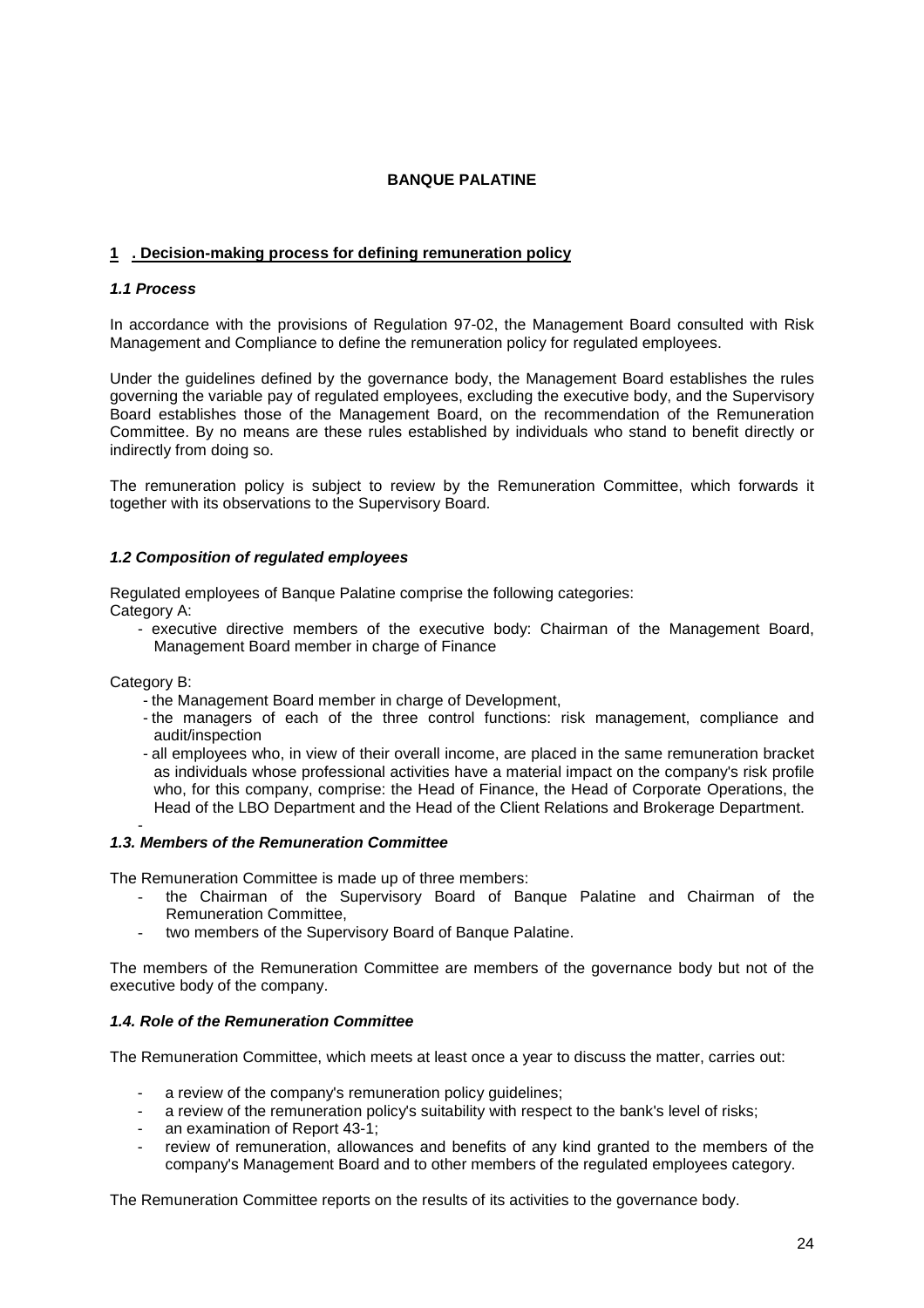## **2. Principal characteristics of the remuneration policy of regulated employees**

### **2.1 Remuneration of executive body members**

The remuneration of Banque Palatine's executive body is determined by the Banque Palatine Supervisory Board based on the recommendation of the Remuneration Committee.

The main characteristics of the variable pay policy are as follows:

#### Chairman's remuneration:

The Chairman receives fixed pay within a range pre-established by the central institution, BPCE SA.

The remuneration of the Chairman of the Management Board can be broken down as follows:

- mandate of  $\epsilon$ 290,000
- Variable component capped at 80% of remuneration
- benefit in kind: car, housing, GSC, pension, defined-benefit pension.

The criteria and the amount of the variable component awarded to the Chairman of the Management Board are determined by the Banque Palatine Remuneration Committee. For fiscal year 2013, the variable component is determined based on the achievement of targets tied to the earnings of Groupe BPCE and Banque Palatine and qualitative objectives.

- Common Group indicators: 40% maximum

- Area for improvement: 20% maximum
- Variable component linked to BPCE results: 20% maximum

They can be adjusted annually to reflect the business climate and any exceptional events during the period. The amount of the variable component is capped at 80% of remuneration.

The rules governing the payment of variable pay apply only when the amount of variable pay granted is greater than or equal to €100,000.

If the variable component granted in respect of fiscal year N is greater than or equal to €100,000:

- 50% is vested and paid in the year of award;
- 50% is deferred and paid in installments of one-third at the earliest on October 1 of years N+2, N+3 and N+4 (i.e. 16.66% in each of these three years).

The deferred component of variable pay is paid in cash indexed to an indicator reflecting the change in value of Groupe BPCE. The selected indicator is net income attributable to equity holders of the parent.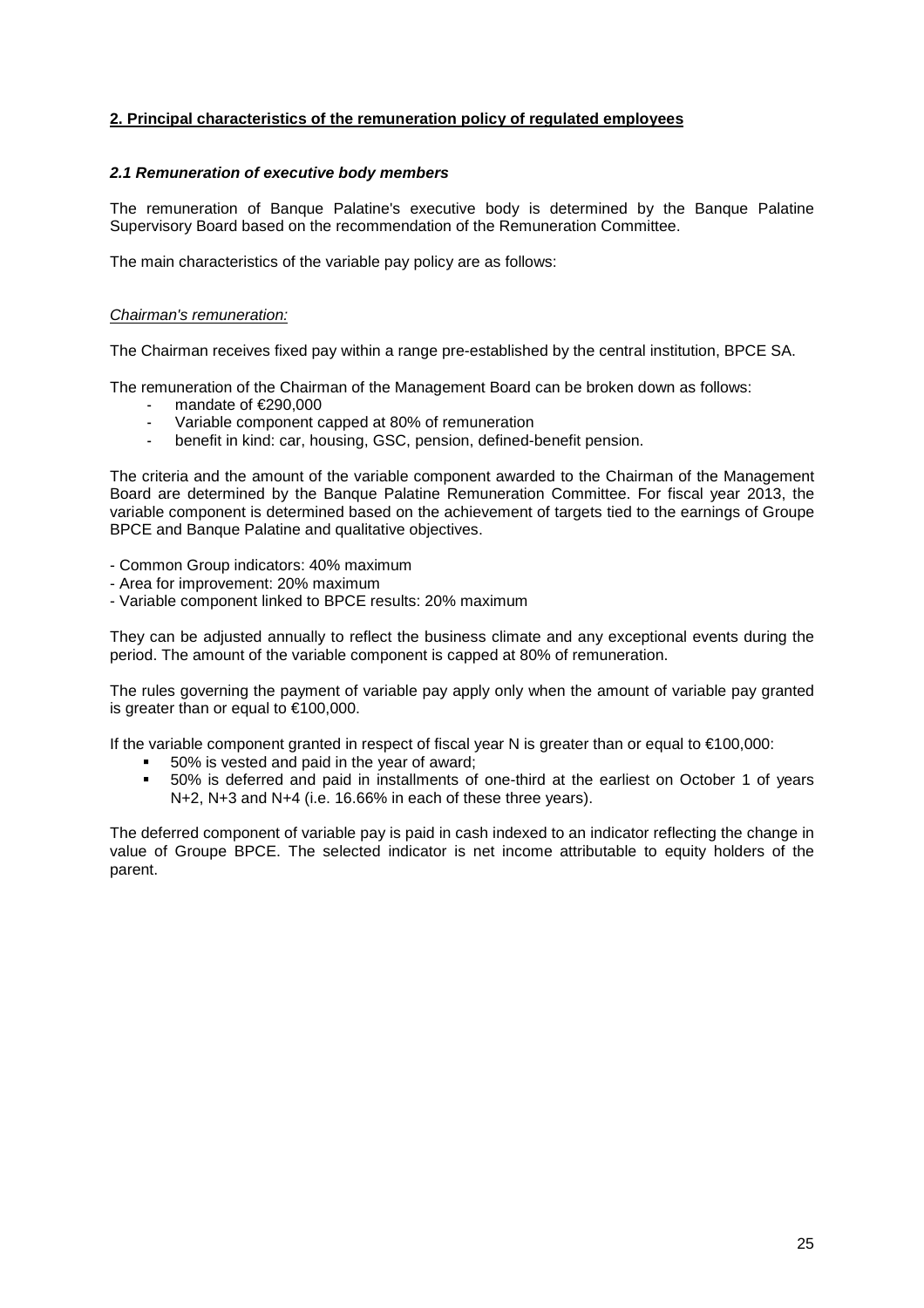### Remuneration of Management Board members:

As to fixed pay awarded to members of the Management Board, this pay is determined based on two major criteria (experience in the position and mobility).

Fixed pay can be broken down as follows:

- overall remuneration, 90% of which is paid in respect of the employment contract, and 10% of which is paid in respect of the corporate office, car and/or housing allowance,
- a variable component capped at 50% of fixed pay in respect of the employment contract, which is contingent on the achievement of targets linked to the results generated by Groupe BPCE and Banque Palatine as well as qualitative objectives established by the Chairman of the Management Board. The amount of the variable component is reduced, where applicable, by the amount received in respect of incentives and/or profit-sharing.
- Common Group indicators: 27% maximum
- Area for improvement: 13% maximum
- Variable component linked to BPCE results: 10% maximum.

If the variable component granted in respect of fiscal year N is greater than or equal to €100,000:

- 50% is vested and paid in the year of award;
- 50% is deferred and paid in installments of one-third at the earliest on October 1 of years N+2, N+3 and N+4 (i.e. 16.66% in each of these three years).

The deferred component of variable pay is paid in cash indexed to an indicator reflecting the change in value of Groupe BPCE. The selected indicator is net income attributable to equity holders of the parent.

### **2.2. Remuneration of Heads of control functions**

Remuneration of risk management, compliance and internal audit employees, and, more broadly, the employees of the units responsible for approving transactions, is established independently from that of the businesses whose transactions they approve or check and is high enough to ensure staffing of qualified, experienced personnel. Remuneration takes account of whether the targets tied to the position are met and must be, for similar qualifications, competencies and responsibilities, at an appropriate level compared to the professionals whose activities they monitor.

Variable pay is based on specific targets. The variable pay of risk management, compliance and audit/inspection managers is capped at 15% of gross fixed pay, based on Management Board Assessment.

#### **2.3 Remuneration of other employees within the regulated employee category**

The fixed pay of the Head of Finance, the Head of Corporate Operations, the Head of the LBO Department and the Head of the Client Relations and Brokerage Department is based on the level of qualifications, experience and skills relative to each of the professional sector in question.

Their variable pay is established as follows:

- $\triangleright$  Head of Finance: Variable component limited to 33% of fixed annual pay.
- $\triangleright$  Head of Corporate Operations: Variable component capped at 100% of fixed annual pay, barring special exceptions approved by the Management Board.
- $\triangleright$  Head of the LBO Department: Variable component capped at 100% of fixed annual pay.
- Head of the Client Relations and Brokerage Department: Variable component capped at 100% of fixed annual pay.

If the variable component granted in respect of fiscal year N is greater than or equal to  $\epsilon$ 100,000:

- 50% is vested and paid in the year of award;
- 50% is deferred and paid in installments of one-third at the earliest on October 1 of years N+2, N+3 and N+4 (i.e. 16.66% in each of these three years).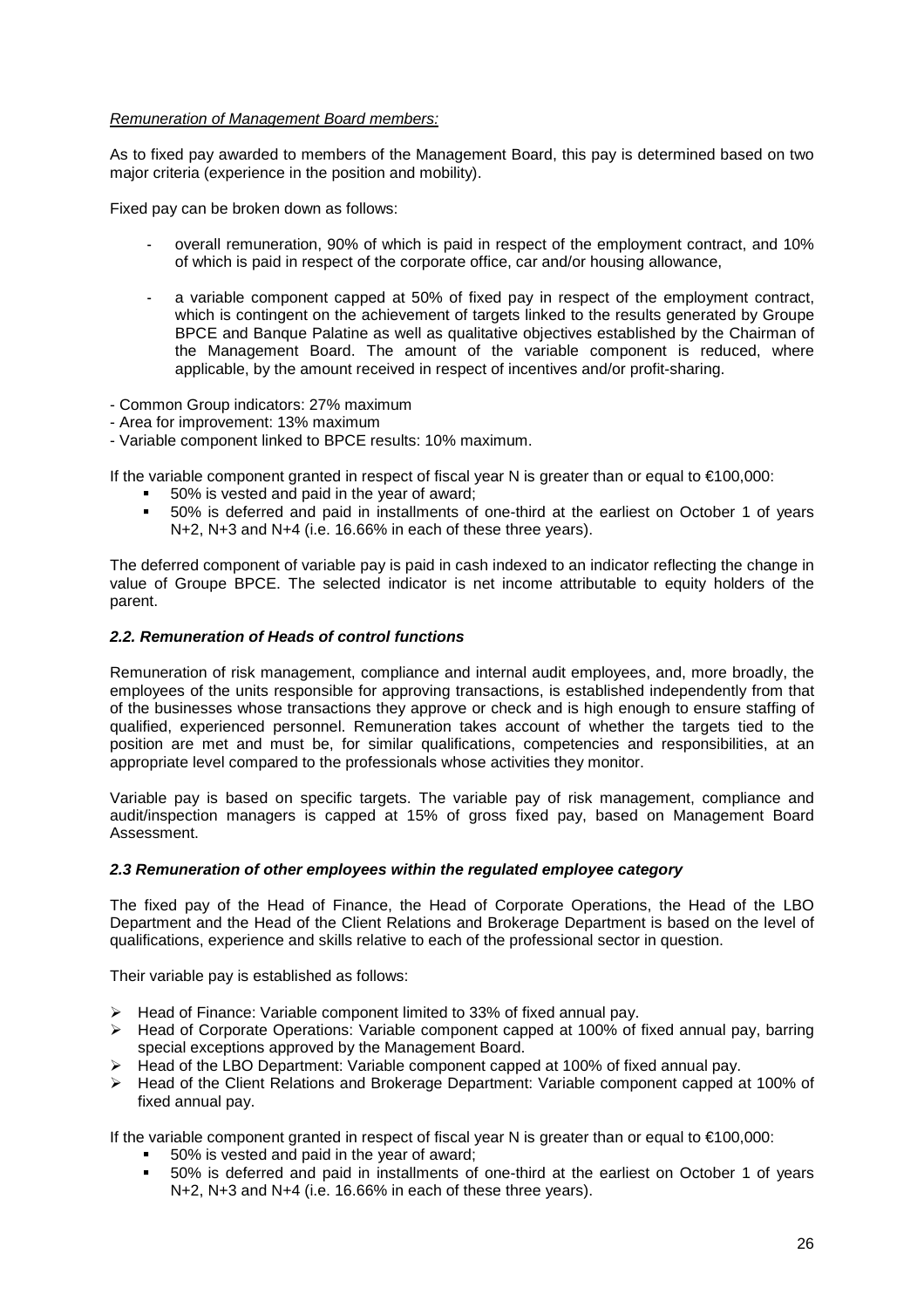The deferred component of variable pay is paid in cash indexed to an indicator reflecting the change in value of Groupe BPCE. The selected indicator is net income attributable to equity holders of the parent.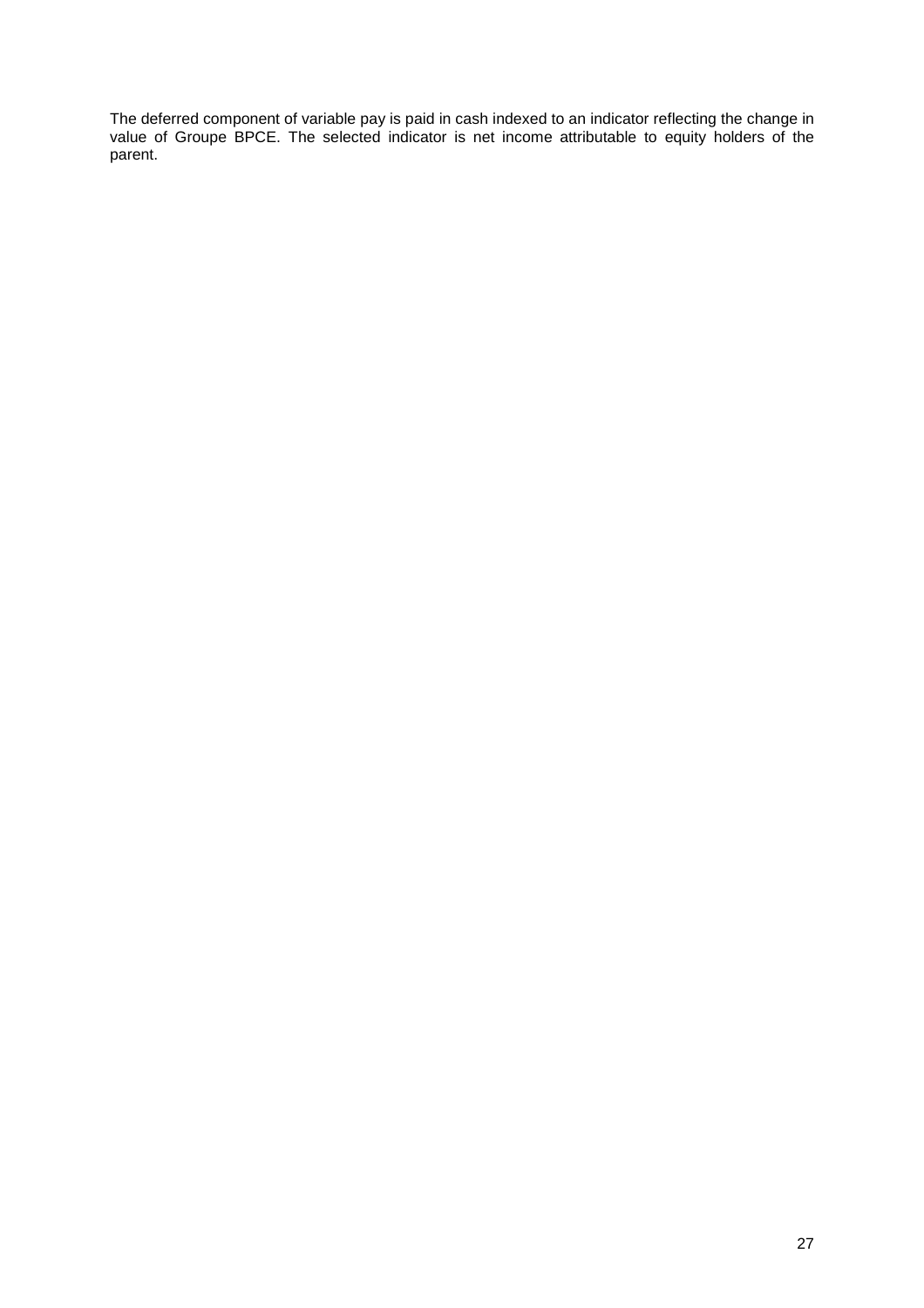# **STANDARD FRAMEWORK FOR DISCLOSING INFORMATION ON REMUNERATION PAID OUT FOR THE 2013 FISCAL YEAR**

## **Remuneration granted for fiscal year 2013**

|                       | Number of<br><i>individuals</i> | <b>Total</b><br>remuneration | <b>Total - fixed</b><br>component | <b>Total</b> - variable<br>component |
|-----------------------|---------------------------------|------------------------------|-----------------------------------|--------------------------------------|
|                       |                                 |                              |                                   |                                      |
| <b>Executive Body</b> | 146.5                           | €40,990,860                  | €25,911,263                       | €15,079,597                          |
|                       |                                 |                              |                                   |                                      |
| <b>Other</b>          | 503.3                           | €146,334,270                 | €73,520,630                       | €72,813,630                          |

|                       | Amount granted,<br>paid out or<br>delivered | <b>Conditional</b><br>deferred amount<br>*' |
|-----------------------|---------------------------------------------|---------------------------------------------|
| <b>Executive Body</b> | €8,199,614                                  | €6,879,983                                  |
|                       |                                             |                                             |
| <b>Ither</b>          | €27,060,782                                 | €45,710,848                                 |

(\*) value at the time of award

|                       | <b>Cash-based</b><br>payment | <b>Payment</b> in<br>shares or<br>equivalent<br>instruments $(*)$ |
|-----------------------|------------------------------|-------------------------------------------------------------------|
| <b>Executive Body</b> | €8,971,654                   | €6,107,943                                                        |
|                       |                              |                                                                   |
| <b>Ither</b>          | €42,206,762                  | €30,564,938                                                       |

(\*) value at the time of award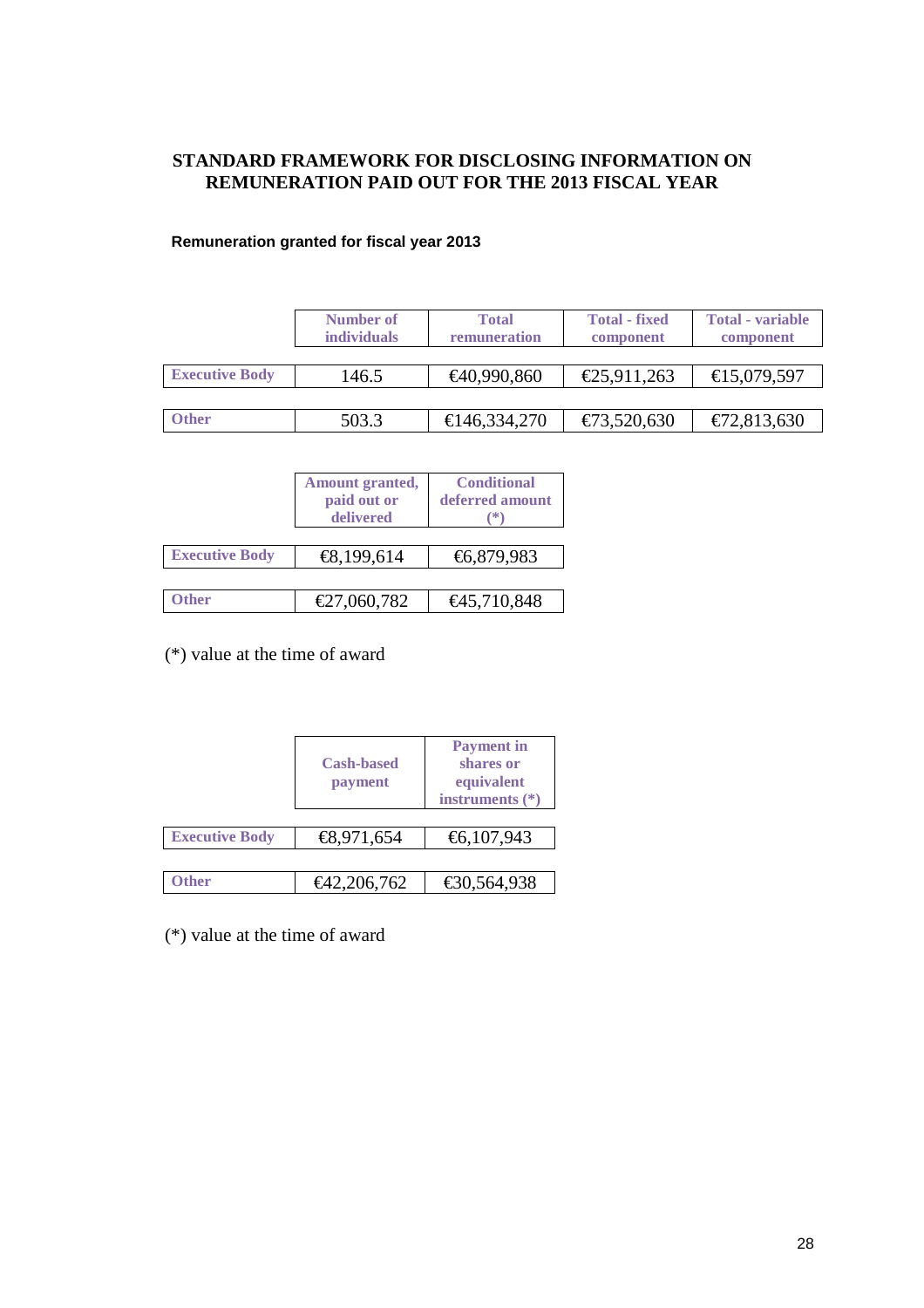### **Amount of outstanding variable pay**

|                       | <b>Amounts of unpaid deferred</b><br>remuneration for the period | <b>Amount of unpaid deferred</b><br>remuneration for past periods |
|-----------------------|------------------------------------------------------------------|-------------------------------------------------------------------|
| <b>Executive Body</b> | €6,879,983                                                       | €4,595,152                                                        |
|                       |                                                                  |                                                                   |
| ther                  | $\text{\textsterling}45.710.848$                                 | $\text{£}34.589.119$                                              |

This table shows the amount of outstanding deferred remuneration corresponding to the sum of unpaid deferred remuneration, i.e. remuneration that was granted but not yet paid out (cash) or delivered (shares) and which remain contingent on penalties coming into play in the

future or to early departure. These amounts must include unpaid deferred remuneration granted for the fiscal year just ended (Column 1) and unpaid deferred remuneration for past periods (Column 2).

The amounts paid or shares delivered (even if subject to a holding period requirement) after assessment of a penalty are not included in these outstanding amounts.

The valuation of shares and equivalent instruments is made based on the value at the time of award.

The amount of outstanding remuneration awarded for past periods may be impacted by departures from the company.

|                       | <b>Amount of deferred remuneration</b><br>paid out | <b>Reductions applied to deferred</b><br>remuneration |
|-----------------------|----------------------------------------------------|-------------------------------------------------------|
| <b>Executive Body</b> |                                                    |                                                       |
| Fiscal Year 2012      | €1,814,307                                         | 8,758                                                 |
| Fiscal Year 2011      | €1,356,654                                         | €4,427                                                |
| Fiscal Year 2010      | €1,441,270                                         | €56,259                                               |

### **Deferred variable remuneration paid out or reduced based on net income for the period**

| )ther            |             |        |
|------------------|-------------|--------|
| Fiscal Year 2012 | €18,853,756 | €8,201 |
| Fiscal Year 2011 | €7,746,476  | €0     |
| Fiscal Year 2010 | €10,451,699 | €0     |

The first column shows the amounts paid or shares delivered (even if they remain subject to a holding condition) after adjustment tied to net income for the fiscal year for each previous period.

Shown in the second column are the reductions applied to deferred remuneration tied to net income for the period of interest irrespective of the period in which the shares were granted. The valuation of shares and equivalent instruments is made based on the value at the time of award.

**Sign-on and severance payments made during the period**